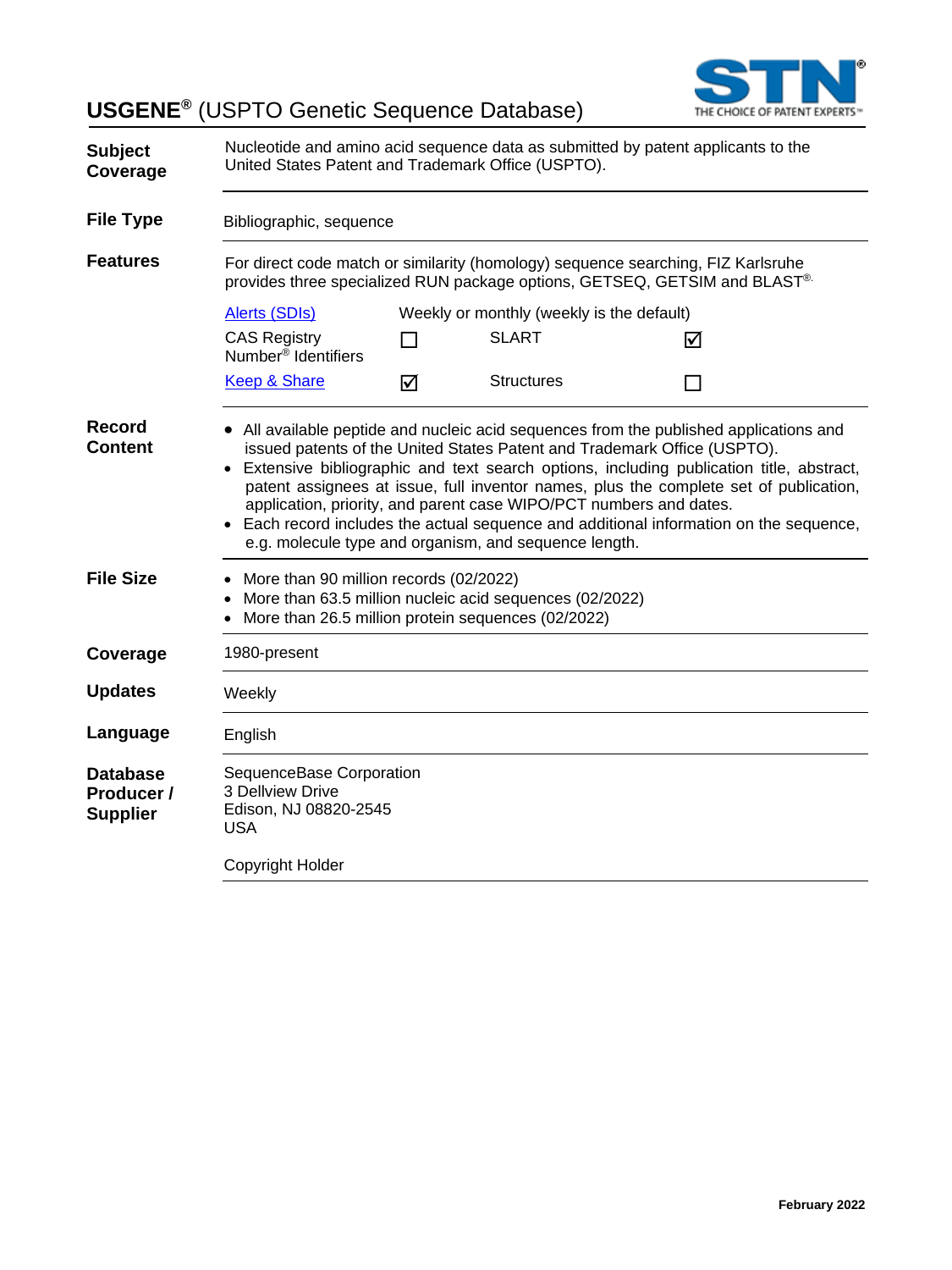| <b>Sources</b> | Published applications and issued patents of the USPTO.                                                                                                                                                                                                                       |  |
|----------------|-------------------------------------------------------------------------------------------------------------------------------------------------------------------------------------------------------------------------------------------------------------------------------|--|
| User Aids      | Online Helps (HELP DIRECTORY lists all help messages available)<br>• STNGUIDE                                                                                                                                                                                                 |  |
| <b>Cluster</b> | $\bullet$ ALLBIB<br>• BIOSCIENCE<br>• CORPSOURCE<br>• HPATENTS<br>$\bullet$ MEDICINE<br>• PATENTS<br>• PHARMACOLOGY<br><b>STN Database Cluster information:</b><br>http://www.stn-international.com/en/customersupport/customer-<br>support#cluster+%7C+subjects+%7C+features |  |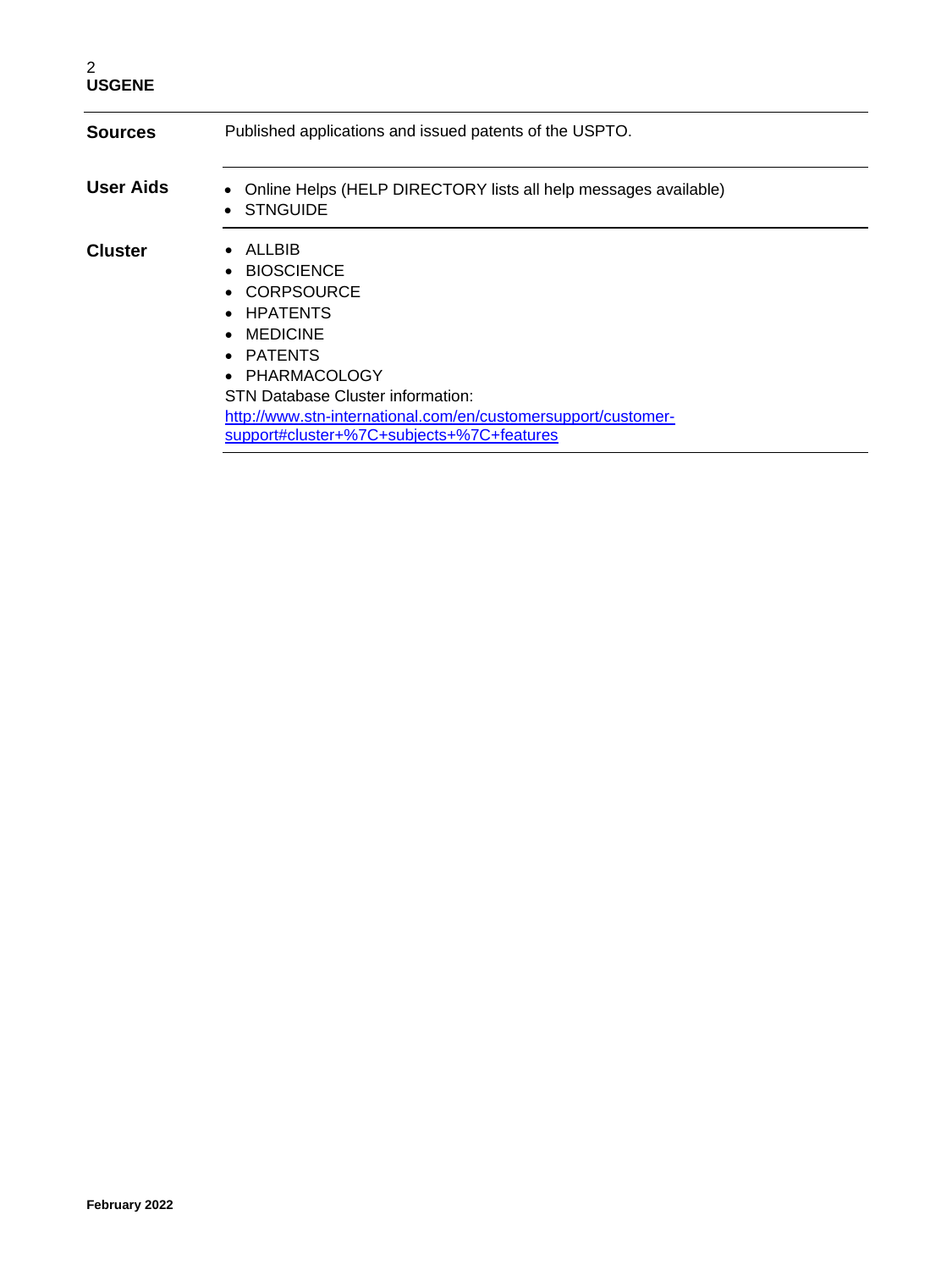# **Search and Display Field Codes**

# **General Search Fields**

| <b>Search Field Name</b>                                                                                                                                                                                                                                                                                                                                                                                                                                                                  | <b>Search</b><br>Code                                                                                                                                            | <b>Search Examples</b>                                                                                                                                                                                                                                                                                                                                                                                                           | <b>Display</b><br><b>Codes</b>                                                                                                                                                 |
|-------------------------------------------------------------------------------------------------------------------------------------------------------------------------------------------------------------------------------------------------------------------------------------------------------------------------------------------------------------------------------------------------------------------------------------------------------------------------------------------|------------------------------------------------------------------------------------------------------------------------------------------------------------------|----------------------------------------------------------------------------------------------------------------------------------------------------------------------------------------------------------------------------------------------------------------------------------------------------------------------------------------------------------------------------------------------------------------------------------|--------------------------------------------------------------------------------------------------------------------------------------------------------------------------------|
| Basic Index (4) (contains single words<br>from the title (TI), description<br>(DESC), organism species (ORGN),<br>molecule type (MTY), and feature<br>table (FEAT) fields)                                                                                                                                                                                                                                                                                                                | None<br><b>or</b><br>/BI                                                                                                                                         | S ANAPHYLATOXIN<br>S PLANT GENE# AND RNA                                                                                                                                                                                                                                                                                                                                                                                         | TI, KW,<br>DESC,<br>ORGN,<br>MTY, FEAT                                                                                                                                         |
| Abstract<br><b>Accession Number</b><br>Amino Acid<br>Amino Acid Count (1)<br>Amino Acid Percentage (1)<br><b>Application Country</b><br>Application Date (1)<br>Application Number (2)<br>Application Number, Original<br>Application Year (1)<br><b>Calculated Expiration Date</b><br><b>Calculated Expiration Year</b><br>Cross Reference<br>Data Entry Date (1)<br>Description<br>Document Type<br>(code and text)<br>Entry Date (1)<br><b>Field Availability</b><br>Feature Table (4) | /AB<br>/AN<br>/AA<br>/AA.CNT<br>/AA.PER<br>/AC<br>/AD<br>/AP<br>/APO<br>/AY<br>/XPD<br>/XPY<br>/CR<br>/DED<br>/DESC<br>/DT<br>(or $/TC$ )<br>/ED<br>/FA<br>/FEAT | S GLUCOSE/AB<br>S 11203790.3/AN<br>S (T OR M)/AA<br>S (T OR M OR F OR H)/AA (S) 50-100/AA.CNT<br>S (T OR M OR F OR H)/AA (S) 25-30/AA.PER<br>S US/AC<br>S 20011129/AD<br>S US 2001-997425/AP<br>S US2005-100212 / APO<br>S 2002/AY<br>S 20240102/XPD<br>S 2024/XPY<br>S HTTP://WWW.NCBI.NLM.NIH.GOV/GENE/<br>10000/CR/CR<br>S 20190307/DED<br>S GHRH/DESC<br>S PATENT/DT<br>S 20211224/ED<br>S AI/FA<br>S (RNA AND BINDING)/FEAT | AB<br>AN<br>AA<br>AA<br>AA<br>AI<br>AI<br>AI<br><b>APO</b><br>AI<br><b>XPD</b><br><b>XPD</b><br><b>CR</b><br><b>DED</b><br><b>DESC</b><br>DT<br>ED<br><b>FA</b><br><b>FEAT</b> |
| <b>File Segment</b><br>(code and text)<br>Inventor<br>Inventor, Address<br>Main Claim<br>Molecule Type<br>Nucleic Acid<br>Nucleic Acid Count (1)<br>Nucleic Acid Percentage (1)<br>Organism Name (3,4)<br>Patent Assignee (3)<br>Patent Assignee, Address<br><b>Patent Country</b><br>(code and text)<br>Patent Information Type                                                                                                                                                          | /FS<br>/IN<br>/INA<br>/MCLM<br>/MTY<br>/NA<br>/NA.CNT<br>/NA.PER<br>/ORGN<br>/PA<br>(or $/CS$ )<br>/PAA<br>/PC<br>/PIT                                           | S ?COMBINAT?/FEAT<br><b>S PROTEIN/FS</b><br>S NS/FS<br>S MILLER/IN<br>S LONDON/INA<br>S GLUCOSE/MCLM<br>S RNA/MTY<br>S (G OR C)/NA<br>S (G OR C)/NA (S) 50-100/NA.CNT<br>S (G OR C)/NA (S) 60-70/NA.PER<br>S CRASSOSTREA GIGAS/ORGN<br>S MOLECULAR DYNAMICS/PA<br>S NEW YORK/PAA<br>S US/PC<br>S USA9 CORRECTED PATENT APPLICATION                                                                                               | <b>FS</b><br>IN<br>IN<br>MCLM, CLM<br><b>MTY</b><br><b>NA</b><br><b>NA</b><br><b>NA</b><br><b>ORGN</b><br><b>PA</b><br>PA<br>PI<br>PI                                          |
| Patent Number (2)<br>Patent Number Kind Code (2)<br>Patent Number, Original<br>Patent Number Group (2)<br>Patent Sequence Location<br>Patent Term Adjustment (number of<br>days) $(1)$<br>Publication Date (1)<br>Publication Year (1)<br><b>Priority Country</b><br>Priority Date (1)<br>Priority Date, First                                                                                                                                                                            | /PN<br>/PNK<br>/PNO<br>/PATS<br>/PSL<br>/PTA<br>/PD<br>/PY<br>/PRC<br>/PRD<br>/PRDF                                                                              | (FROM 2001 ONWARDS)/PIT<br>S US11202830/PN<br>S US11202830B2/PNK<br>S US11202830/PNO<br>S US11202830/PATS<br>S 10/PSL<br>S 100-150/PTA<br>S 20030130/PD<br>S 2003/PY<br>S FR/PRC<br>S 20150606/PRD<br>S 20150608/PRDF                                                                                                                                                                                                            | PI<br>PI.<br><b>PNO</b><br>PI.<br>PSL<br><b>XPD</b><br>PI<br>PI.<br><b>PRAI</b><br><b>PRAI</b><br><b>PRAI</b>                                                                  |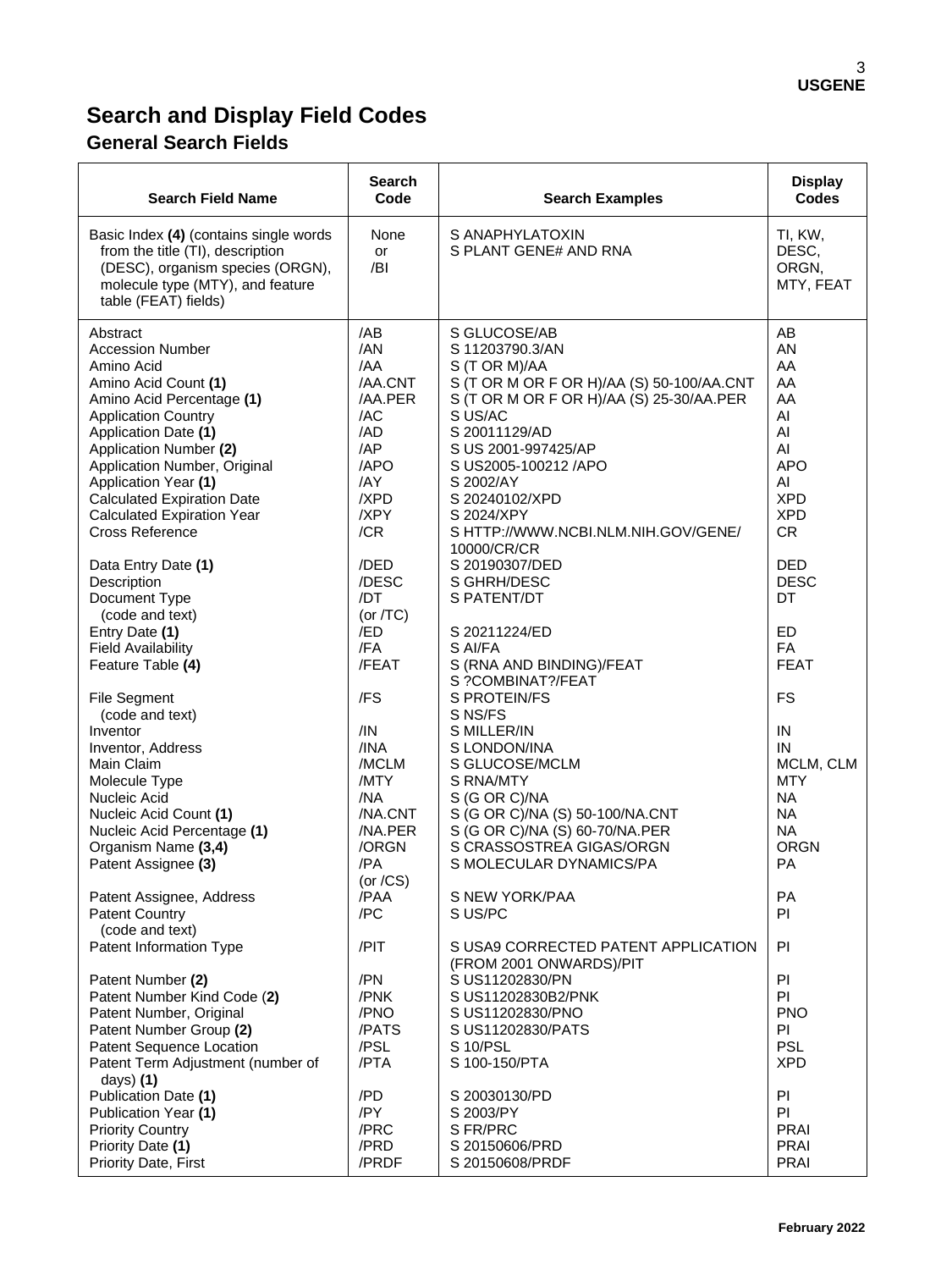# **Search and Display Field Codes General Search Fields (cont'd)**

| <b>Search Field Name</b>           | <b>Search</b><br>Code | <b>Search Examples</b>                                                     | <b>Display</b><br>Codes |
|------------------------------------|-----------------------|----------------------------------------------------------------------------|-------------------------|
| Priority Number (2)                | /PRN                  | S EP2001-102050/PRN                                                        | PRAI                    |
| Priority Number, Original          | /PRNO                 | S DE1980-3023813/PRNO                                                      | <b>PRNO</b>             |
| Priority Year (1)                  | /PRY                  | S 2000-2001/PRY                                                            | <b>PRAI</b>             |
| Priority Year, First               | /PRYF                 | S 2015/PRYF                                                                | <b>PRAI</b>             |
| <b>Related Application Country</b> | /RLC                  | S US/RLC                                                                   | <b>RLI</b>              |
| <b>Related Application Date</b>    | /RLD                  | S 20100106/RLD                                                             | <b>RLI</b>              |
| <b>Related Application Number</b>  | /RLN                  | S US1978-910559/RLN                                                        | <b>RLI</b>              |
| <b>Related Application Type</b>    | /RLT                  | S EARLIER APPLICATION/RLT                                                  | <b>RLI</b>              |
| <b>Related Application Year</b>    | /RLY                  | S 2012/RLY                                                                 | <b>RLI</b>              |
| <b>Related Publication Country</b> | /RLPC                 | S WO/RLPC                                                                  | <b>RLPI</b>             |
| <b>Related Publication Date</b>    | /RLPD                 | S 20140116/RLPD                                                            | <b>RLPI</b>             |
| <b>Related Publication Number</b>  | /RLPN                 | S WO2014001422/RLPN                                                        | <b>RLPI</b>             |
| <b>Related Publication Year</b>    | /RLPY                 | S 2015/RLPY                                                                | <b>RLPI</b>             |
| Sequence Count (1)                 | /SEQC                 | S 7/SEQC                                                                   | <b>SEQC</b>             |
| Sequence Key                       | /SEQK                 | SA00000ED1BC0D49FACA2F472D1551B121<br>561C12A2A43231981626FB510C442F4/SEQK | <b>SEQK</b>             |
| Sequence Identity Number (1)       | /SEON                 | S 337/SEQN                                                                 | <b>SEQN</b>             |
| Sequence Source                    | /SSO                  | S NCBI/SSO                                                                 | <b>SSO</b>              |
| Sequence Length (1)                | /SQL                  | S 150-175/SQL                                                              | SQL                     |
| Title $(4)$                        | /TI                   | S HYBRIDIZATION ASSAY#/TI                                                  | ΤI                      |
| Update Date (1)                    | /UP                   | S 20211224/UP                                                              | UP                      |

**(1)** Numeric search field that may be searched using numeric operators or ranges.

**(2)** Either STN or Derwent format may be used.

**(3)** Search with implied (S) proximity is available in this field.

**(4)** Fields that allow left truncation

# **Super Search Fields**

Enter a super search code to execute a search in one or more fields that may contain the desired information. Super search fields facilitate cross-file and multi-file searching. EXPAND may not be used with super search fields. Use EXPAND with the individual field codes instead.

| <b>Search Field Name</b> | <b>Search</b><br>Code | <b>Fields</b><br><b>Searched</b> | <b>Search Examples</b> | <b>Display</b><br>Codes |
|--------------------------|-----------------------|----------------------------------|------------------------|-------------------------|
| Application Number Group | <b>APPS</b>           | /AP./PRN                         | S US2001-809003/APPS   | AI. PRAI                |

# **DISPLAY and PRINT Formats**

Any combination of formats may be used to display or print answers. Multiple codes must be separated by spaces or commas, e.g., D L1 1-5 TI AU. The fields are displayed or printed in the order requested.

Hit-term highlighting is available for all fields. Highlighting must be ON during SEARCH to use the HIT, KWIC, and OCC formats.

| Format      | <b>Content</b>               | <b>Examples</b> |
|-------------|------------------------------|-----------------|
| AA          | Amino Acid table             | D AA            |
| AB          | Abstract                     | D AB            |
| AI (AP) (1) | Application Information      | D AI            |
| AN          | <b>Accession Number</b>      | D AN            |
| APO (AIO)   | Application Number, Original | D APO           |
| <b>CLM</b>  | Claims                       | D CLM           |
| CR.         | <b>Cross Reference</b>       | D CR            |
| <b>DED</b>  | Data Entry Date              | D DED           |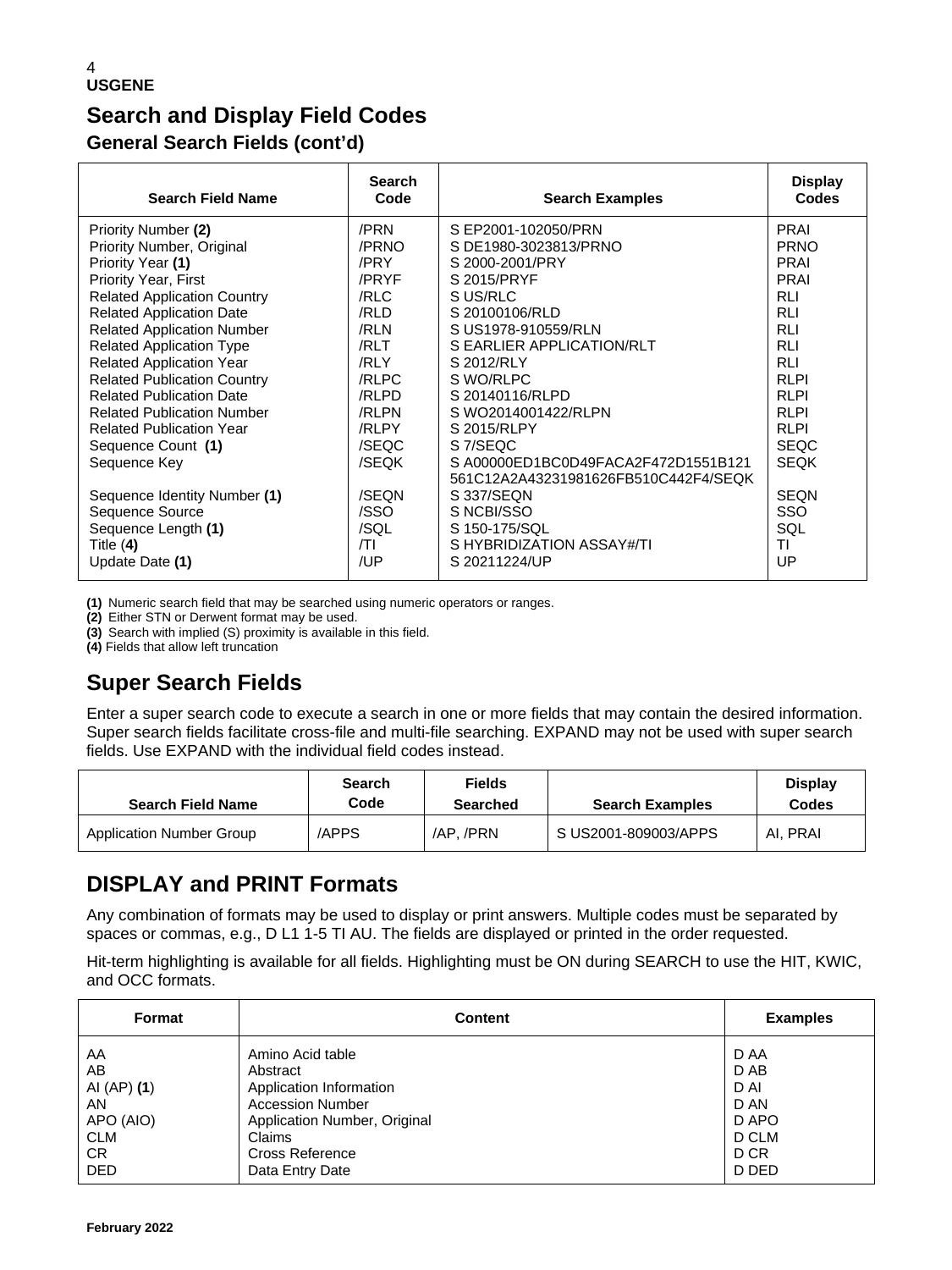# **DISPLAY and PRINT Formats (cont'd)**

| <b>Format</b>      | <b>Content</b>                                 | <b>Examples</b> |  |  |
|--------------------|------------------------------------------------|-----------------|--|--|
| <b>DESC</b>        | Description                                    | D DESC          |  |  |
| DT (TC)            | Document Type                                  | D DT            |  |  |
| ED.                | <b>Entry Date</b>                              | D AN ED         |  |  |
| <b>FASTA</b>       | Sequence (FASTA format)                        | <b>D FASTA</b>  |  |  |
| <b>FEAT</b>        | <b>Feature Table</b>                           | D 1 5 10 FEAT   |  |  |
| FS(2)              | D <sub>FS</sub><br><b>File Segment</b>         |                 |  |  |
| <b>IDENT (2,3)</b> | Percent Identity                               | <b>DIDENT</b>   |  |  |
| IN                 | Inventor                                       | D IN            |  |  |
| <b>MCLM</b>        | Main Claim                                     | <b>D MCLM</b>   |  |  |
| <b>MTY</b>         | Molecule Type                                  | D MTY           |  |  |
| <b>NA</b>          | Nucleic Acid table                             | D <sub>NA</sub> |  |  |
| <b>ORGN</b>        | Organism name                                  | <b>D ORGN</b>   |  |  |
| <b>PA</b>          | Patent Assignee                                | D PA            |  |  |
| PI                 | <b>Patent Information</b>                      | D <sub>PI</sub> |  |  |
| <b>PNO</b>         | Patent Number, Original                        | D PNO           |  |  |
| <b>PRAI</b>        | <b>D PRAI</b><br>Priority Information          |                 |  |  |
| <b>PRNO</b>        | Priority Number, Original<br><b>D PRNP</b>     |                 |  |  |
| <b>PSL</b>         | Patent Sequence Location<br>D PSL              |                 |  |  |
| <b>RLI</b>         | Related Application Information                | D RLI           |  |  |
| <b>RLPI</b>        | <b>Related Publication Information</b>         | <b>D RLPI</b>   |  |  |
| <b>SCORE (2,3)</b> | <b>D SCORE</b><br><b>Similarity Score</b>      |                 |  |  |
| SEQ (4)            | D SEQ<br>Sequence (one-letter codes)           |                 |  |  |
| SEQ3 (4)           | D SEQ3<br>Sequence (three-letter codes)        |                 |  |  |
| <b>SEQC</b>        | Sequence Count                                 | D SEQC          |  |  |
| <b>SEQK</b>        | Sequence Key<br>D SEQK                         |                 |  |  |
| <b>SEQN</b>        | Sequence Identify Number<br>D SEQN             |                 |  |  |
| SQL                | D 1-20 SQL<br>Sequence Length                  |                 |  |  |
| SSO                | D SSO<br>Sequence Source                       |                 |  |  |
| ΤI                 | Title<br>D L7 1-25 TI                          |                 |  |  |
| UP                 | <b>Update Date</b><br>D AN TI UP               |                 |  |  |
| <b>XNTE</b>        | <b>D XNTE</b><br><b>Patent Expiration Note</b> |                 |  |  |
| <b>XPD</b>         | <b>Calculated Expiration Date</b>              | D XPD           |  |  |

**(1)** By default, patent numbers, application and priority numbers are displayed in STN format. To display them in Derwent format, enter SET PATENT DERWENT at an arrow prompt. To reset display to STN format, enter SET PATENT STN.

**(2)** Custom display only.

**(3)** Use RUN GETSIM or RUN BLAST first. See page 7, Similarity Search.

**(4)** Sequences in USGENE are given according to WST.25 of the WIPO.

# **Predefined Display and Print Formats**

| <b>Format</b> | Content                                                                                                                                                        | <b>Examples</b> |
|---------------|----------------------------------------------------------------------------------------------------------------------------------------------------------------|-----------------|
| <b>ABS</b>    | AN, ED, UP, DED, AB                                                                                                                                            | D ABS           |
| ALIGN (1)     | Alignment as text between query and retrieved sequence in a similarity<br>search (RUN GETSIM, RUN BLAST, or RUN GETSEQ)                                        | D ALIGN         |
| ALIGNG (1)    | Alignment as image between query and retrieved sequence in a similarity<br>search (RUN GETSIM, RUN BLAST, or RUN GETSEQ)                                       | <b>D ALIGNG</b> |
| ALL           | AN, ED, UP, DED, TI, IN, PA, PI, PIT, AI, RLPI, RLI, PRAI, XPD, XNTE,<br>FS, MTY, PSL, DESC, SSO, ORGN, AB, CLM, SEQC, SEQN, SQL, SEQK,<br>SEQ, AA or NA, FEAT | D ALL           |
| <b>APPS</b>   | AI. RLI. PRAI                                                                                                                                                  | D APPS          |
| <b>BIB</b>    | AN, ED, UP, DED, TI, IN, PA, DT, PI, PIT, AI, RLPI, RLI, PRAI, FS, MTY,<br>PSL, DESC (BIB is the default)                                                      | D BIB           |
| <b>BRIEF</b>  | ALL, but with MCLM only                                                                                                                                        | <b>D BRIEF</b>  |
| <b>FASTA</b>  | <b>FASTA</b> format                                                                                                                                            | D FASTA         |
| IBIB.         | BIB, indented with text labels                                                                                                                                 | D IBIB          |
| <b>IBRIEF</b> | BRIEF, indented with text labels                                                                                                                               | D IBRIEF        |
| <b>IALL</b>   | ALL, indented with text labels                                                                                                                                 | D L2 1-5 IALL   |
| <b>SCAN</b>   | ED, UP, DED, TI, MTY, DESC (random display without answer numbers)                                                                                             | D SCAN          |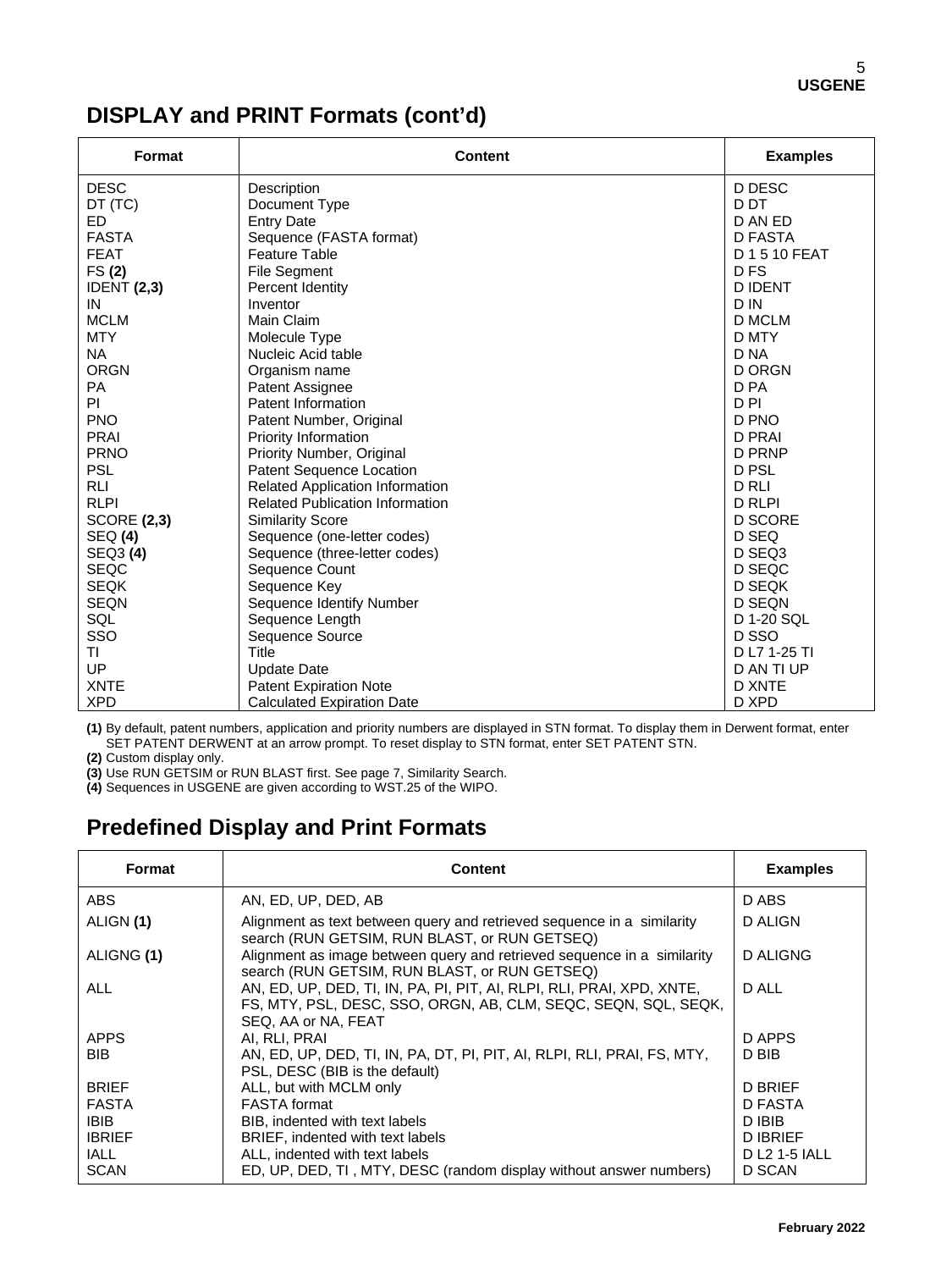## 6 **USGENE Predefined Display and Print Formats (cont'd)**

| Format                            | <b>Content</b>                                                                                                                                                        | <b>Examples</b> |
|-----------------------------------|-----------------------------------------------------------------------------------------------------------------------------------------------------------------------|-----------------|
| <b>SQIDE</b>                      | AN, ED, UP, DED, MTY, ORGN, SEQC, SEQN, SQL, SEQK, SEQ, AA or<br>NA. FEAT                                                                                             | D SQIDE         |
| SQ3IDE                            | AN, ED, UP, DED, MTY, ORGN, SEQC, SEQN, SQL, SEQK, SEQ3, AA or<br>NA. FEAT                                                                                            | D SQ3IDE        |
| TRIAL (TRI, SAM,<br>SAMPLE, FREE) | AN, TI, MTY, DESC, SQL                                                                                                                                                | D 1-20 TRI      |
| HIT<br><b>KWIC</b><br><b>OCC</b>  | Hit term(s) and field(s)<br>Up to 50 words before and after hit term(s) (KeyWord-In-Context)<br>Number of occurrences of hit term(s) and field(s) in which they occur | D HIT<br>D KWIC |

**(1)** Use RUN GETSIM, RUN BLAST or RUN GETSEQ first.

# **SELECT, ANALYZE, and SORT Fields**

The SELECT command is used to create E-numbers containing terms taken from the specified field in an answer set. The ANALYZE command is used to create an L-number containing terms taken from the specified field in an answer set.

The SORT command is used to rearrange the search results in either alphabetic or numeric order of the specified field(s).

| <b>Field Name</b>                                 | <b>Field Code</b> | <b>ANALYZE/</b><br>SELECT (1) | <b>SORT</b> |
|---------------------------------------------------|-------------------|-------------------------------|-------------|
| Abstract                                          | AB                | Y                             | Y           |
| <b>Accession Number</b>                           | AN                | N                             | Υ           |
| Amino Acid,                                       | AA                | Y                             | N           |
| Amino Acid, Count                                 | AA.CNT            | Y                             | N           |
| Amino Acid, Percentage                            | AA.PER            | Y                             | N           |
| <b>Application Country</b>                        | AC                | Υ                             | Υ           |
| <b>Application Date</b>                           | <b>AD</b>         | Y                             | Υ           |
| <b>Application Number</b>                         | AP (AI)           | Y                             | Υ           |
| Application Number, Original                      | APO (AIO)         | Υ                             | Y           |
| Application Number and Related Application Number | <b>APPS</b>       | Y                             | N           |
| <b>Application Year</b>                           | AY                | Υ                             | Υ           |
| <b>Calculated Expiration Date</b>                 | <b>XPD</b>        | Y                             | Υ           |
| <b>Calculated Expiration Year</b>                 | <b>XPY</b>        | Υ                             | Υ           |
| Data Entry Date                                   | <b>DED</b>        | Y                             | Υ           |
| Description                                       | <b>DESC</b>       | Υ                             | Υ           |
| Document Type                                     | DT (TC)           | Υ                             | Υ           |
| <b>Entry Date</b>                                 | ED                | Y                             | Y           |
| <b>Feature Table</b>                              | <b>FEAT</b>       | Υ                             | N           |
| <b>File Segment</b>                               | <b>FS</b>         | Y                             | Υ           |
| Inventor                                          | IN                | Y                             | Υ           |
| <b>Inventor Address</b>                           | <b>INA</b>        | Υ                             | Y           |
| Molecule Type                                     | <b>MTY</b>        | Υ                             | Y           |
| Nucleic Acid                                      | <b>NA</b>         | Y                             | N           |
| Nucleic Acid, Count                               | NA.CNT            | Y                             | N           |
| Nucleic Acid, Percentage                          | NA.PER            | Υ                             | N           |
| Organism Name                                     | <b>ORGN</b>       | Y                             | Υ           |
| Patent Assignee                                   | <b>PA</b>         | Υ                             | Y           |
| Patent Assignee Address                           | <b>PAA</b>        | Y                             | Υ           |
| <b>Patent Country</b>                             | <b>PC</b>         | Υ                             | Υ           |
| Patent Information Type                           | PIT               | Y                             | Υ           |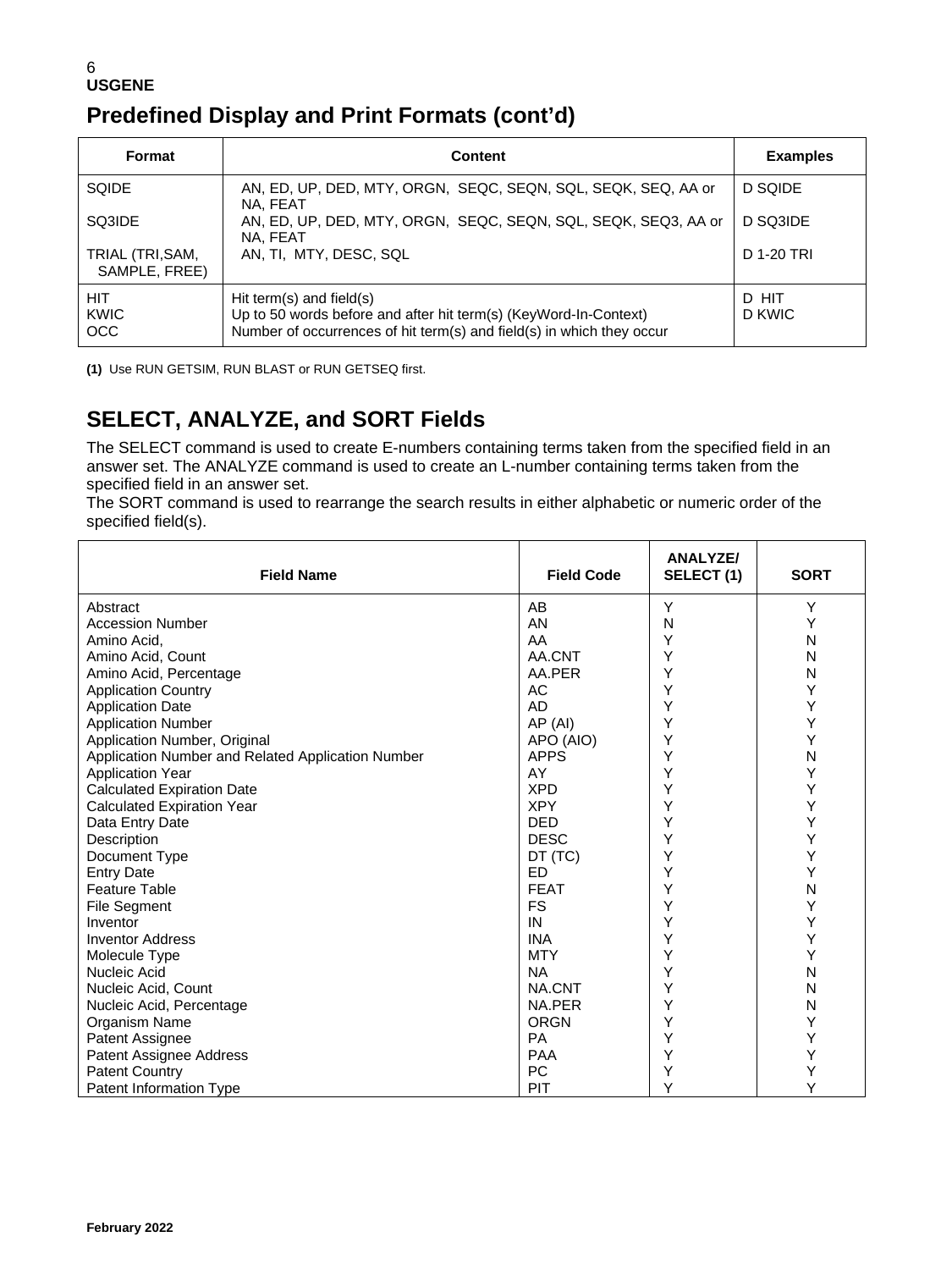# **SELECT, ANALYZE, and SORT Fields (cont'd)**

| <b>Field Name</b>                  | <b>Field Code</b> | <b>ANALYZE/</b><br>SELECT(1) | <b>SORT</b> |
|------------------------------------|-------------------|------------------------------|-------------|
| <b>Patent Number</b>               | PN (PI)           | Y                            | Υ           |
| Patent Number Kind                 | <b>PNK</b>        | Y                            | Υ           |
| Patent Number, Original            | <b>PNO</b>        | Y                            | Υ           |
| Patent Number Group                | <b>PATS</b>       | Y                            | Υ           |
| Percent Identity                   | <b>IDENT</b>      | N                            | Υ           |
| <b>Priority Country</b>            | <b>PRC</b>        | Υ                            | Υ           |
| <b>Priority Date</b>               | <b>PRD</b>        | Υ                            | Υ           |
| Priority Date, First               | <b>PRDF</b>       | Y(2)                         | Υ           |
| <b>Priority Number</b>             | <b>PRN</b>        | Y                            | Υ           |
| Priority Number, Original          | <b>PRNO</b>       | Υ                            | Υ           |
| <b>Priority Year</b>               | <b>PRY</b>        | Υ                            | Υ           |
| Priority Year, First               | <b>PRYF</b>       | Y(2)                         | Υ           |
| Patent Sequence Location           | <b>PSL</b>        | Y                            | Υ           |
| <b>Publication Date</b>            | <b>PD</b>         | Y                            | Υ           |
| <b>Publication Year</b>            | <b>PY</b>         | Y                            | Υ           |
| <b>Related Application Country</b> | <b>RLC</b>        | Υ                            | Υ           |
| <b>Related Application Date</b>    | <b>RLD</b>        | Υ                            | Υ           |
| <b>Related Application Number</b>  | <b>RLN</b>        | Y                            | Υ           |
| <b>Related Application Type</b>    | <b>RLT</b>        | Y                            | Υ           |
| Related Application Year           | <b>RLY</b>        | Υ                            | Υ           |
| <b>Related Publication Country</b> | <b>RLPC</b>       | Υ                            | Υ           |
| <b>Related Publication Date</b>    | <b>RLPD</b>       | Y                            | Υ           |
| <b>Related Publication Number</b>  | <b>RLPN</b>       | Y                            | Y           |
| <b>Related Publication Year</b>    | <b>RLPY</b>       | Υ                            | Υ           |
| Sequence Count                     | <b>SEQC</b>       | Υ                            | Υ           |
| Sequence Identity Number           | <b>SEQN</b>       | Υ                            | Υ           |
| Sequence Key                       | <b>SEQK</b>       | Y                            | Υ           |
| Sequence Length                    | SQL               | Y                            | Υ           |
| Sequence Source                    | SSO               | Υ                            | Υ           |
| <b>Similarity Score</b>            | SCORE (3)         | N                            | Υ           |
| Title                              | ΤI                | Y (default)                  | Υ           |
| <b>Update Date</b>                 | UP                | Υ                            | Y           |

**(1)** HIT may be used to restrict terms extracted to terms that match the search expression used to create the answer set, e.g., SEL HIT PA.

**(2)** SELECT HIT and ANALYZE HIT are not valid with this field.

**(3)** Used with a L-number created with BLAST and GETSIM.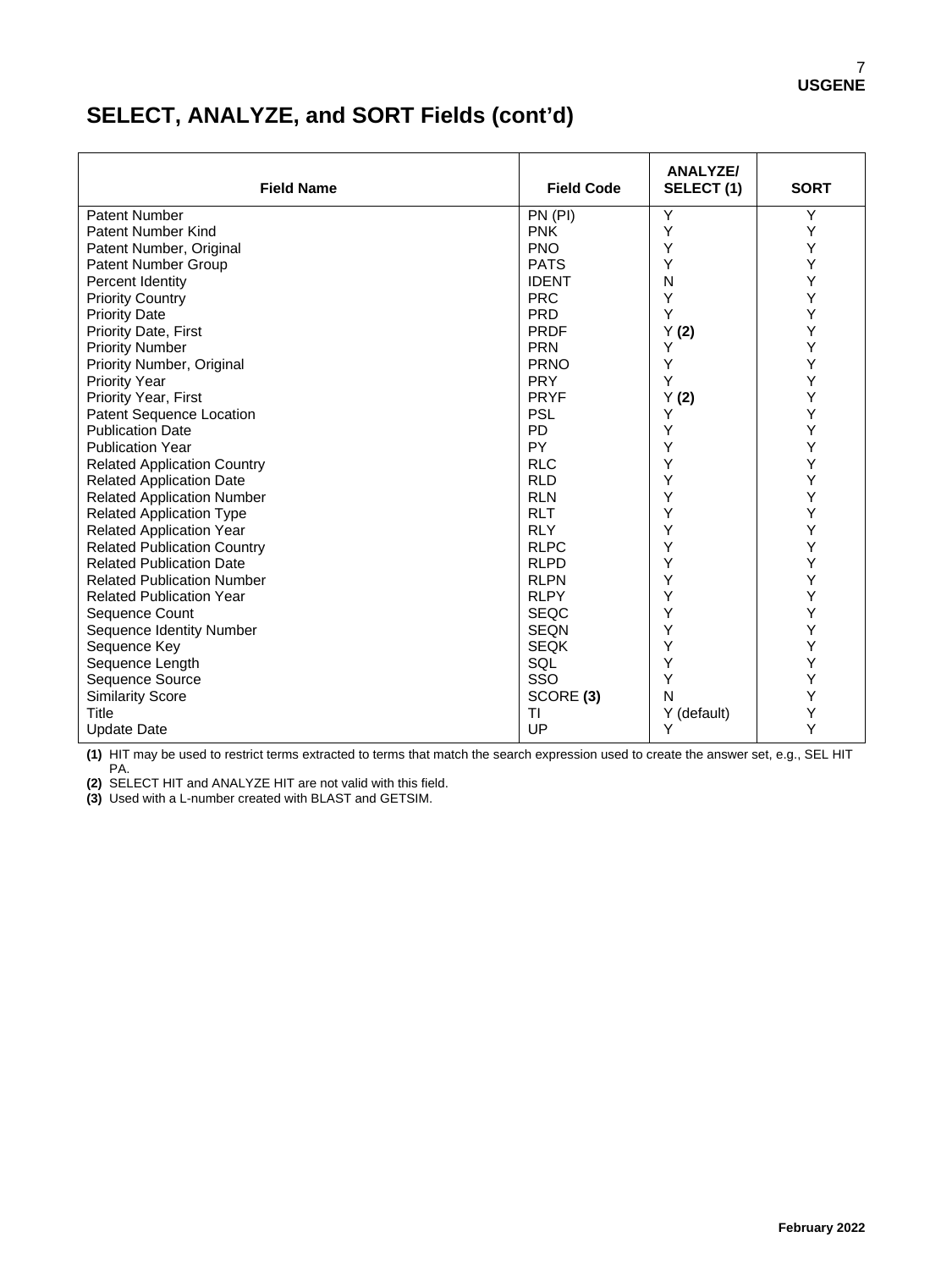# **Sequence Similarity Searching (BLAST/GETSIM)**

The GETSIM and BLAST<sup>®</sup> run packages are available to search the USGENE database for protein and nucleotide sequence data by similarity (homology). BLAST is provided in GENESQ with the permission of the National Center for Biotechnology Information (NCBI) of the National Library of Medicine (NLM). GETSIM is using the FASTA algorithm.

Nucleotide and protein sequences can be subjected to a similarity search as a query entered directly on the command line using RUN GETSIM/BLAST or they may be uploaded via the "Structures" page. See details [here.](https://www.stn.org/help/stnext/#t=Building_the_Query%2FUsing_Biosequences%2FUsing_Biosequences_for_Queries.htm) The uploaded sequence can be displayed with D LQUE.

To initiate a BLAST or GETSIM search with the command RUN BLAST or RUN GETSIM the following search codes have to be specified:

- /SQP for searching peptide sequences
- /SQN for nucleotide sequences
- /TSQN for searching peptide sequences translated from USGENE nucleotide sequences.

For the BLAST package four additional search codes are available:

- /SQM (megaBLAST) for searching highly similar nucleotide sequences
- /SQDM (discontiguous megaBLAST) for searching similar nucleotide sequences allowing more mismatches
- /TSQP for searching nucleotide sequences translated from USGENE protein sequences
- /TSQNX for searching translated nucleotides form USGENE protein sequences

It is recommended to use the search codes /SQM or /SQDM rather than /SQN when searching longer sequences as the response time is much faster. The commands /TSQN, /TSQP and /TSQNX are more time consuming compared to the other commands.

When using the /SQN, /SQM, /SQDM, or /TSQNX option, it is possible to specify whether single (SIN), complementary (COM), or BOTH strands should be searched. The options can be specified with the search code, e.g., /SQN -S COM. If no search option is given, BOTH (both) will be used by BLAST and GETSIM. Note that for the /TSQN option generally both strands will be searched.

| <b>Description</b>                                     | <b>Search Code</b> | Search Examples (1)      |
|--------------------------------------------------------|--------------------|--------------------------|
| Peptide homology                                       | /SQP               | RUN BLAST L1 /SQP        |
|                                                        |                    | RUN GETSIM L1/SPQ        |
| Nucleotide homology                                    | /SQN               | RUN BLAST L1/SQN         |
|                                                        |                    | <b>RUN GETSIM L1/SON</b> |
|                                                        | /SQM(2)            | RUN BLAST L1 /SQM        |
|                                                        | /SQDM (2)          | RUN BLAST L1/SQDM        |
| Translated peptide homology                            | <b>/TSON</b>       | RUN BLAST L1 /TSON       |
|                                                        |                    | RUN GETSIM L1 /TSON      |
| Translated peptide homology from<br>translated peptide | /TSQNX (2)         | RUN BLAST L1/TSONX       |
| Translated nucleotide homology                         | /TSQP(2)           | RUN BLAST L1 /TSQP       |

## **GETSIM / BLAST: Types of Searches**

**(1)** Where L1 is a sequence query generated using the "Structure" page. **(2)** BLAST only

The maximum number of hits is by default 15,000 records. The parameter "-maxseq" allows to increase the maximum number of hits to 100,000 records, e.g =>RUN BLAST L1/SQN -F F -MAXSEQ 100000. While using–maxseq 100000 no additional documents will be found above the minimum score of a search without this parameter, but documents with high identity, especially when searching short sequences.

After a search with BLAST or GETSIM the number of retrieved sequences for the different score values are displayed in two diagrams. The y-axis of these diagrams represents the number of answers (absolute values are displayed as bars, logarithmic values are shaded) and the x-axis the score as the specific degree of similarity for this search. In the left diagram the score values are displayed, in the right diagram the percentage values of the maximum score.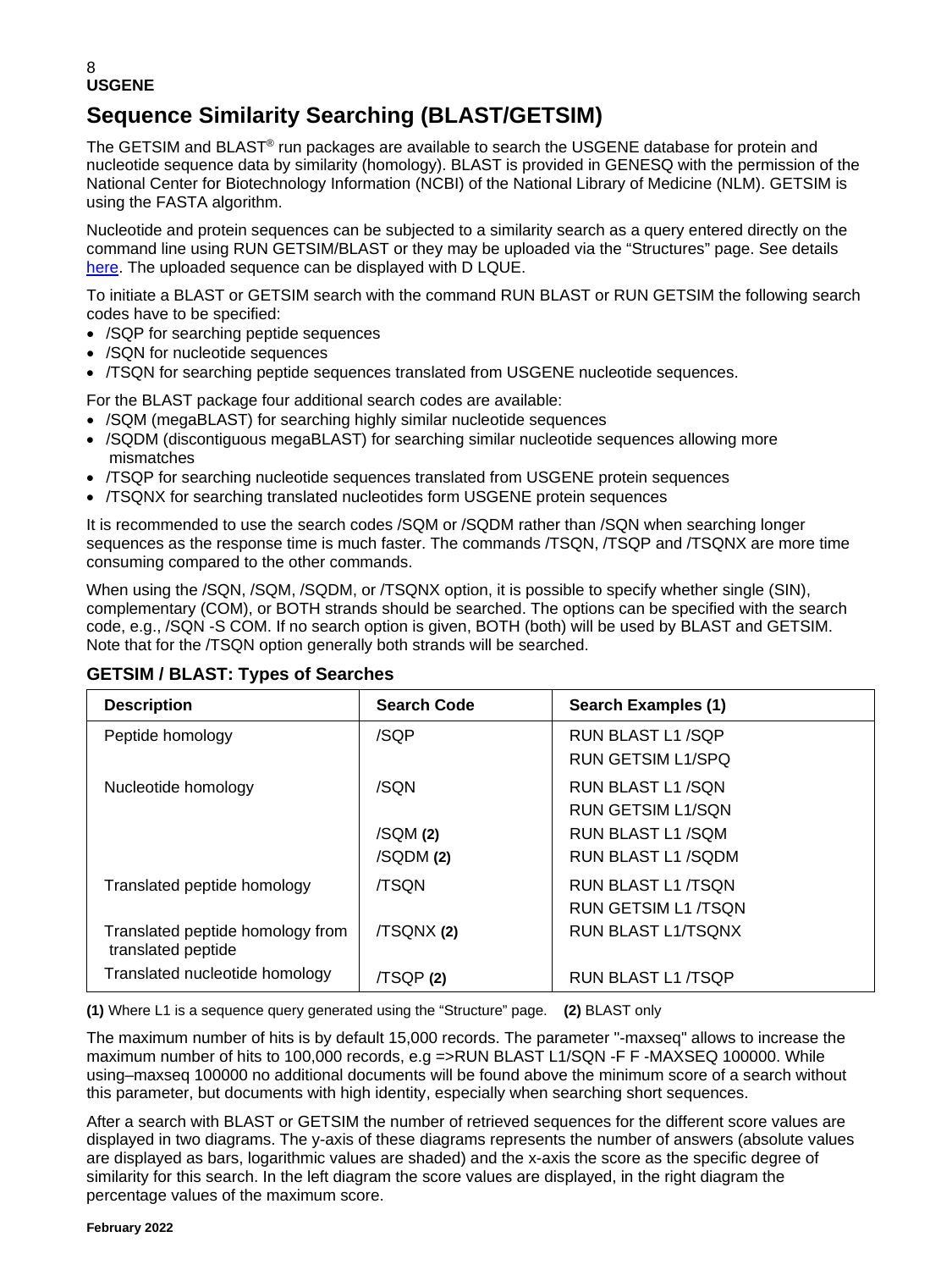In addition, two score values are given, the highest possible score value defining the maximum score when the query is aligned to itself, and the score of the best answer of the retrieved answer set. Both values are the same, if the query and at least one retrieved sequence are identical.



Multiple answer sets (L-numbers) can be created with different cut off values for the score and the percentage identity. Five options are available:

1) Select a part of the answer set using the score value from the left histogram. The generated L-number contains all records with a score above the entered value.

```
ENTER EITHER "ALL" TO KEEP ALL ANSWERS
OR ENTER THE MINIMUM SCORE VALUE YOU WISH TO KEEP
OR ENTER THE MINIMUM PERCENT OF SCORE FOLLOWED BY "% SCORE"
OR ENTER THE MINIMUM PERCENT OF IDENTITY FOLLOWED BY "% IDENT"
OR COMBINE MINIMUM PERCENT OF SCORE AND IDENTITY AS "X% SCORE Y% IDENT"
OR ENTER "END". "END" MUST BE ENTERED TO COMPLETE THE RUN COMMAND.
ENTER (ALL) OR ? : 2400
```
 $\mathsf{L}$ RUN STATEMENT CREATED

L<sub>3</sub> 17 ATGGGATGGAGCTGTATCATCCTCTTCTTGGTAGCAACAGCTACAGGTGT

2) Select a part of the answer set using the percentage score value from the right histogram, e.g. "85%" or "85% SCORE". The generated L-number contains all records with a percentage score above the entered value.

ENTER EITHER "ALL" TO KEEP ALL ANSWERS OR ENTER THE MINIMUM SCORE VALUE YOU WISH TO KEEP OR ENTER THE MINIMUM PERCENT OF SCORE FOLLOWED BY "% SCORE" OR ENTER THE MINIMUM PERCENT OF IDENTITY FOLLOWED BY "% IDENT" OR COMBINE MINIMUM PERCENT OF SCORE AND IDENTITY AS "X% SCORE Y% IDENT" OR ENTER "END". "END" MUST BE ENTERED TO COMPLETE THE RUN COMMAND. ENTER (ALL) OR ? : 90% SCORE

#### $L4$ RUN STATEMENT CREATED

 $L4$ 101 ATGGGATGGAGCTGTATCATCCTCTTCTTGGTAGCAACAGCTACAGGTGT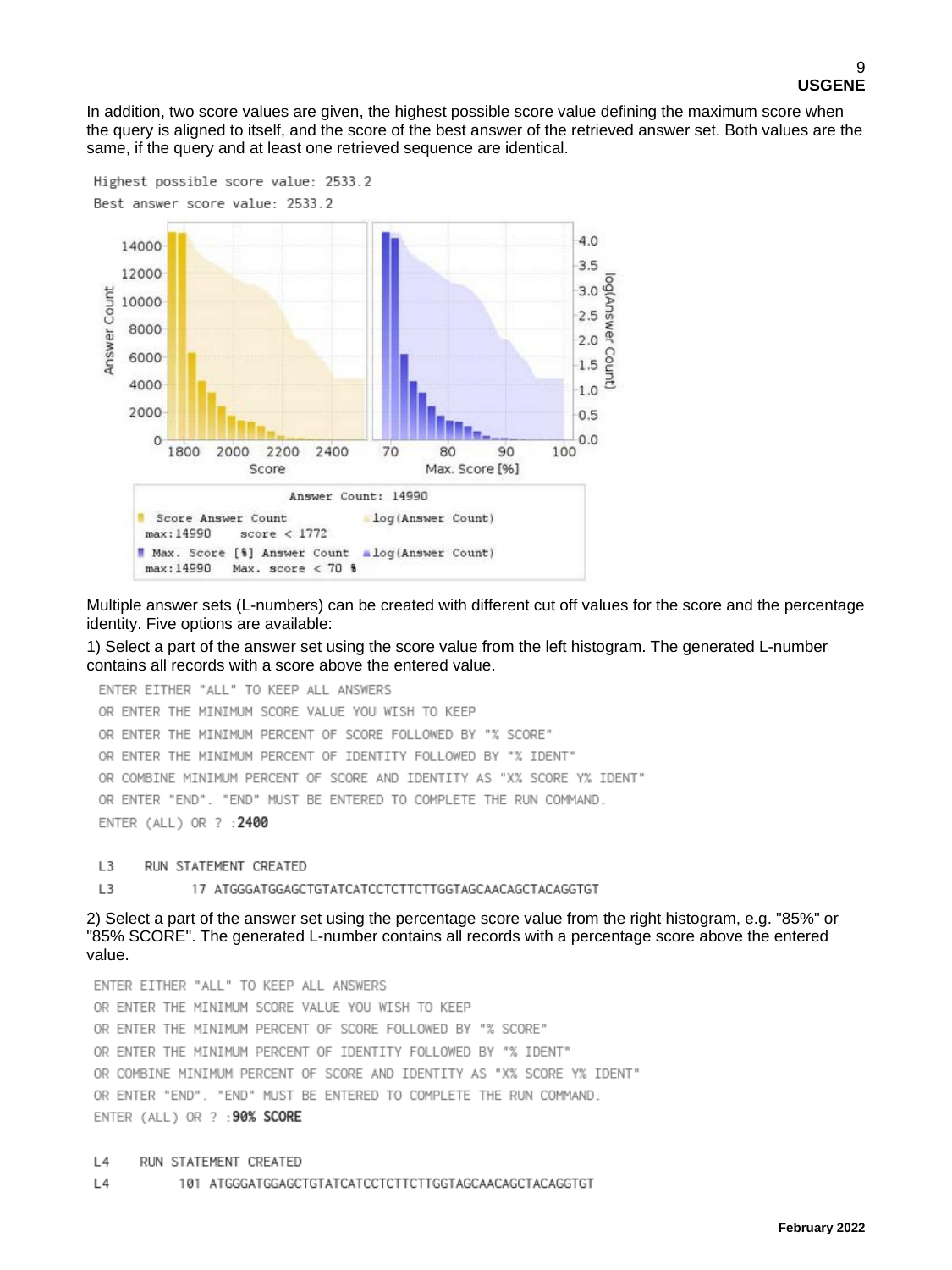3) Select a part of the answer set using the percentage identity value, e.g. "90% IDENT". The generated Lnumber contains all records with a percentage identity above the entered value.

ENTER EITHER "ALL" TO KEEP ALL ANSWERS OR ENTER THE MINIMUM SCORE VALUE YOU WISH TO KEEP OR ENTER THE MINIMUM PERCENT OF SCORE FOLLOWED BY "% SCORE" OR ENTER THE MINIMUM PERCENT OF IDENTITY FOLLOWED BY "% IDENT" OR COMBINE MINIMUM PERCENT OF SCORE AND IDENTITY AS "X% SCORE Y% IDENT" OR ENTER "END". "END" MUST BE ENTERED TO COMPLETE THE RUN COMMAND. ENTER (ALL) OR ? : 100% IDENT

L6 RUN STATEMENT CREATED

#### L6 78 ATGGGATGGAGCTGTATCATCCTCTTCTTGGTAGCAACAGCTACAGGTGT

4) Select a part of the answer set combining the percentage score and the percentage identity value, e.g. "90% SCORE 100% IDENT". The generated L-number contains all records which have a percentage score and percentage identity above the entered value.

ENTER EITHER "ALL" TO KEEP ALL ANSWERS OR ENTER THE MINIMUM SCORE VALUE YOU WISH TO KEEP OR ENTER THE MINIMUM PERCENT OF SCORE FOLLOWED BY "% SCORE" OR ENTER THE MINIMUM PERCENT OF IDENTITY FOLLOWED BY "% IDENT" OR COMBINE MINIMUM PERCENT OF SCORE AND IDENTITY AS "X% SCORE Y% IDENT" OR ENTER "END". "END" MUST BE ENTERED TO COMPLETE THE RUN COMMAND. ENTER (ALL) OR ? : 90% SCORE 100% IDENT

#### $L7$ RUN STATEMENT CREATED

#### $L7$ 17 ATGGGATGGAGCTGTATCATCCTCTTCTTGGTAGCAACAGCTACAGGTGT

#### 5) Keep the complete answer set with ALL.

ENTER EITHER "ALL" TO KEEP ALL ANSWERS OR ENTER THE MINIMUM SCORE VALUE YOU WISH TO KEEP OR ENTER THE MINIMUM PERCENT OF SCORE FOLLOWED BY "% SCORE" OR ENTER THE MINIMUM PERCENT OF IDENTITY FOLLOWED BY "% IDENT" OR COMBINE MINIMUM PERCENT OF SCORE AND IDENTITY AS "X% SCORE Y% IDENT" OR ENTER "END". "END" MUST BE ENTERED TO COMPLETE THE RUN COMMAND. ENTER (ALL) OR ? : ALL

#### L8 RUN STATEMENT CREATED

14990 ATGGGATGGAGCTGTATCATCCTCTTCTTGGTAGCAACAGCTACAGGTGT L8

#### In order to complete the RUN BLAST or the RUN GETSIM command, END must be entered.

ENTER EITHER "ALL" TO KEEP ALL ANSWERS OR ENTER THE MINIMUM SCORE VALUE YOU WISH TO KEEP OR ENTER THE MINIMUM PERCENT OF SCORE FOLLOWED BY "% SCORE" OR ENTER THE MINIMUM PERCENT OF IDENTITY FOLLOWED BY "% IDENT" OR COMBINE MINIMUM PERCENT OF SCORE AND IDENTITY AS "X% SCORE Y% IDENT" OR ENTER "END". "END" MUST BE ENTERED TO COMPLETE THE RUN COMMAND. ENTER (ALL) OR ? : END

An L-number is generated for each selection, which contains all answers of the specified subset. Each L-number can be used for further processing. As the initial L-number is sorted by descending accession number, the selected L-number may be re-arranged by descending similarity score (SORT SCORE D L1) or descending percent identity (SORT IDENT D L1).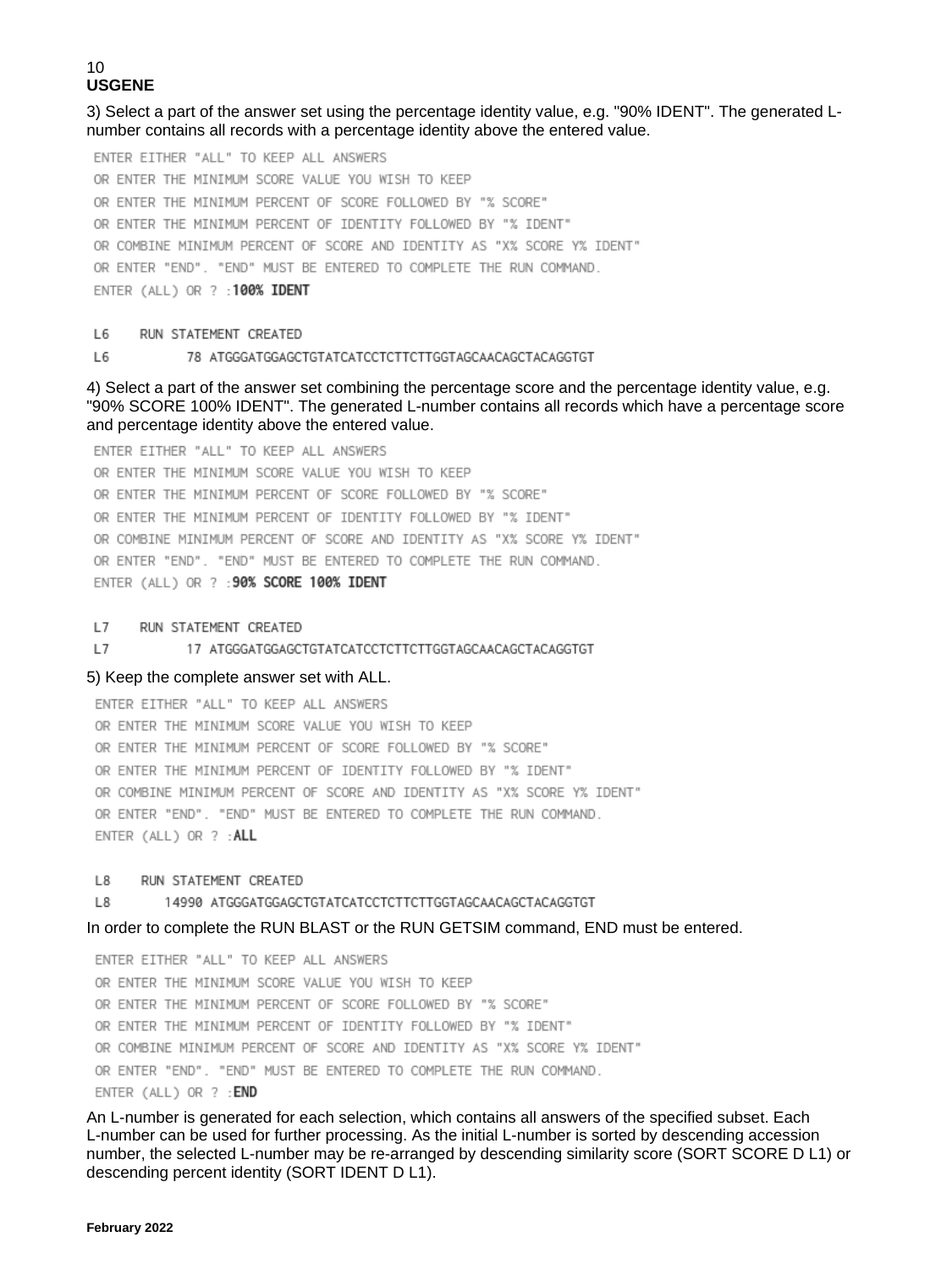The alignment between the retrieved sequence and the query sequence can be displayed as text with the display format ALIGN or as an image with ALIGNG. The top line is the query sequence and the bottom line the hit sequence. Above each alignment the percentage of the BLAST and GETSIM score compared to the query self-score value and the percentage of identity is given. Both values can also be displayed as well with D SCORE and D IDENT. Both BLAST and GETSIM ALIGN format follows the standard convention for NCBI alignment displays.

```
L9
      ANSWER 90 OF 101 USGENE COPYRIGHT 2022 SEQUENCEBASE CORP on STN.
ALIGN
 Query Length: 1404; Sequence Length: 2160;
 Score: 2257.3 bits (2502), 89.1% of highest possible score 2533.2;
 Expect value: 0.0e0;
 Identities: 1,351 / 1,418 (95.3%);
 Strand: Plus / Plus; Alignment Length: 1418;
       1 ATGGGATGGAGCTGTATCATCCTCTTCTTGGTAGCAACAGCTACAGGTGTCCACTCCCAG 60
 0:
         1 ATGGGATGGAGCTGTATCATCTTCTTTTTGGTAGCAACAGCTACAGGTGTCCACTCCCAG 60
 S:
      61 GTCCAACTGCAGCAGCCTGGGGCTGAGCTGGTGAGGCCTGGGGCTTCAGTGAAGCTGTCC 120
 0:
```
S: 61 GTGCAACTGCGGCAGCCTGGGGCTGAGCTGGTGAAGCCTGGGGCCTCAGTGAAGATGTCC 120

## **Advanced User Options for BLAST and GETSIM**

For the experienced user of BLAST® and GETSIM a variety of options are available via the STN command line. Altering these parameters will have a profound effect on the outcome of the search. FIZ Karlsruhe strongly recommends that users are completely familiar with NCBI documentation before embarking on customizing any of these settings. For further information see the [information on the NCBI website.](http://blast.ncbi.nlm.nih.gov/Blast.cgi?CMD=Web&PAGE_TYPE=BlastDocs)

The advanced user options are specified with a single letter code preceded by a hyphen and followed by a blank and the required value, e.g. RUN BLAST L1 /SQN -F F or RUN BLAST L1/SQP -E 0.1 -M PAM30.

| Option                             | <b>Switch</b> | <b>Values</b>                                              |
|------------------------------------|---------------|------------------------------------------------------------|
| 1. Filter                          | -f            | T (True), F (False), Default value is T.                   |
|                                    |               | If T is set, for peptides the SEG, and for nucleotides the |
|                                    |               | DUST filter is employed.                                   |
| 2. Expectation Value               | -e            | Floating point number. (Default is 10)                     |
| 3. Word Size                       | -w            | 11 (default) or 7-23 for nucleotides                       |
|                                    |               | 3 (default) or 2 for peptides                              |
| 4. Strand                          | -S            | 1 (SIN), 2 (COM) or 3 (BOTH)                               |
| for nucleotides only               |               | default value is 3                                         |
| 5. Matrix                          | -m            | <b>BLAST</b>                                               |
| for peptides only                  |               | BLOSUM62 (default), BLOSUM80,                              |
|                                    |               | BLOSUM45, PAM30, PAM70                                     |
|                                    |               | <b>GETSIM</b>                                              |
|                                    |               | BL50 (default), BL62, BL80, MD10, MD20, MD40, OPT5,        |
|                                    |               | P120, P250, VT160                                          |
| 6. Gap Penalty                     | -g            | Peptides (default): BLAST 11; GETSIM 12                    |
|                                    |               | Nucleotides (default): BLAST 5; GETSIM 12                  |
| 7. Gap Extension                   | -х            | Peptides: BLAST 1; GETSIM 2                                |
|                                    |               | Nucleotides (default): BLAST 2; GETSIM 4                   |
| 8. Penalty for nucleotide mismatch | -q            | BLAST: -3 (default); GETIM: -2 (default)                   |
| 9. Reward for nucleotide match     | -r            | BLAST: 1 (default); GETSIM: 3 (default)                    |

## **Advanced User Options**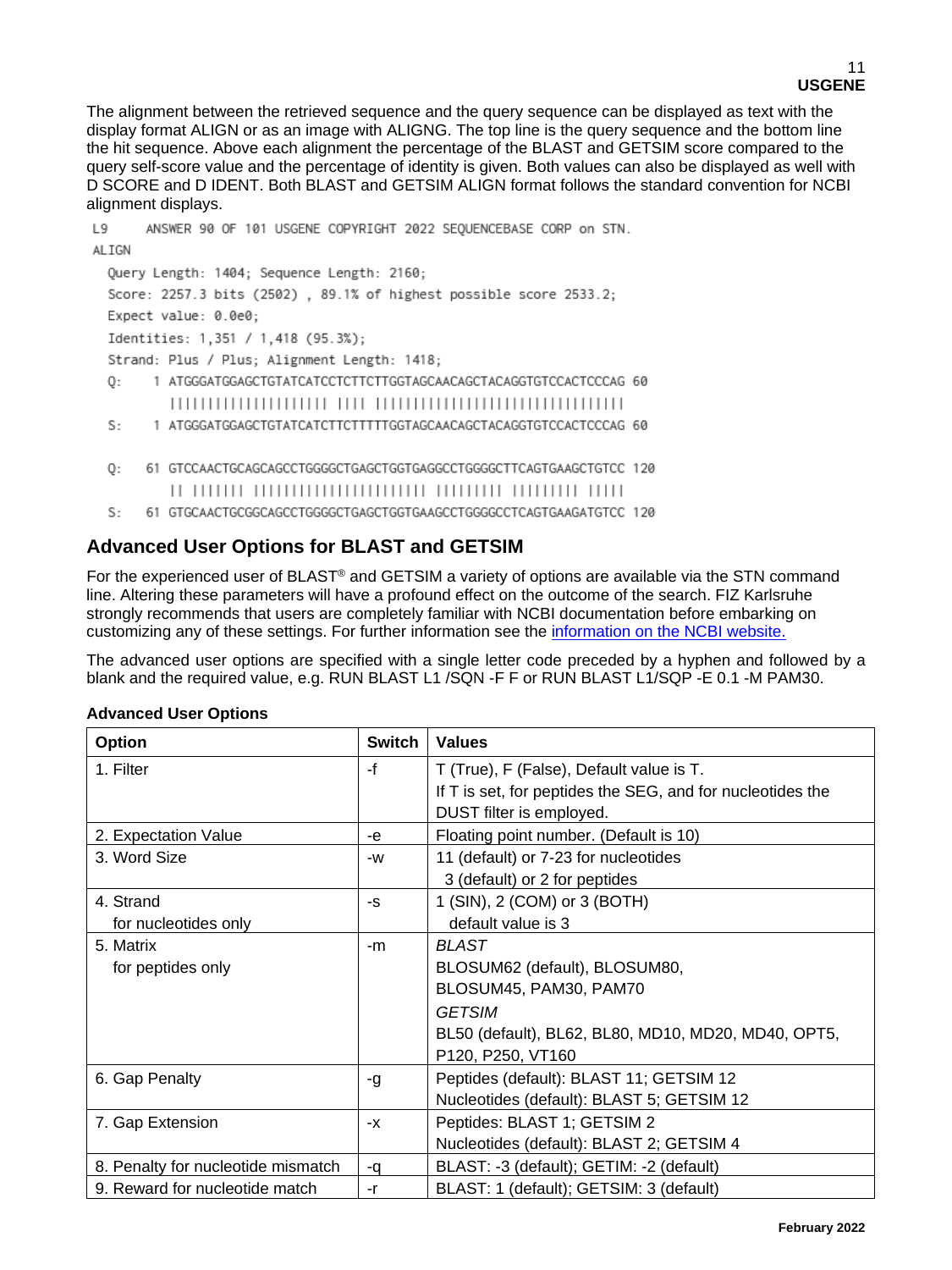## **BLAST Matrix settings (for option 5. Matrix)**

Please note that for a certain matrix only a restricted set of possible gap and gap extension values are possible. The settings available to each matrix are summarised in the table below. Default settings are indicated in the table. Any different combinations will be rejected by the system and a warning message issued.

**Gap Extension** 

1 (default)

1 (default)

1 (default)

2 (default)

| <b>Matrix</b>        | Gap                                                                                            | <b>Gap Extension</b>                                                                                                                             | <b>Matrix</b>                 | Gap                                                                                        |
|----------------------|------------------------------------------------------------------------------------------------|--------------------------------------------------------------------------------------------------------------------------------------------------|-------------------------------|--------------------------------------------------------------------------------------------|
| BLOSUM62             | $\boldsymbol{9}$<br>8<br>$\overline{7}$<br>12<br>11<br>10                                      | $\boldsymbol{2}$<br>$\overline{c}$<br>$\overline{c}$<br>$\overline{1}$<br>(default)<br>1<br>$\mathbf{1}$                                         | BLOSUM90                      | 32767<br>9<br>8<br>$\overline{7}$<br>6<br>11                                               |
| BLOSUM80<br>BLOSUM45 | $\bf8$<br>$\overline{7}$<br>6<br>11<br>10<br>9<br>13<br>11                                     | $\overline{2}$<br>$\overline{c}$<br>$\overline{c}$<br>$\overline{1}$<br>1<br>(default)<br>1<br>$\overline{3}$<br>3                               | <b>PAM30</b>                  | 10<br>9<br>$\overline{7}$<br>6<br>5<br>10<br>8<br>9                                        |
|                      | 12<br>9<br>15<br>14<br>13<br>12<br>19<br>18<br>17<br>16                                        | $\mathsf 3$<br>3<br>(default)<br>$\overline{2}$<br>$\overline{c}$<br>$\overline{c}$<br>$\overline{2}$<br>$\mathbf{1}$<br>1<br>1<br>1             | <b>PAM70</b><br><b>PAM250</b> | $\overline{8}$<br>$\overline{7}$<br>6<br>11<br>10<br>$\boldsymbol{9}$<br>32767<br>15<br>14 |
| BLOSUM50             | 32767<br>13<br>12<br>11<br>10<br>9<br>16<br>15<br>14<br>13<br>12<br>19<br>18<br>17<br>16<br>15 | 32767<br>3<br>3<br>3<br>3<br>3<br>$\overline{c}$<br>$\boldsymbol{2}$<br>$\overline{c}$<br>2 (default)<br>$\overline{c}$<br>1<br>1<br>1<br>1<br>1 |                               | 13<br>12<br>11<br>17<br>16<br>15<br>14<br>13<br>21<br>20<br>19<br>18<br>17                 |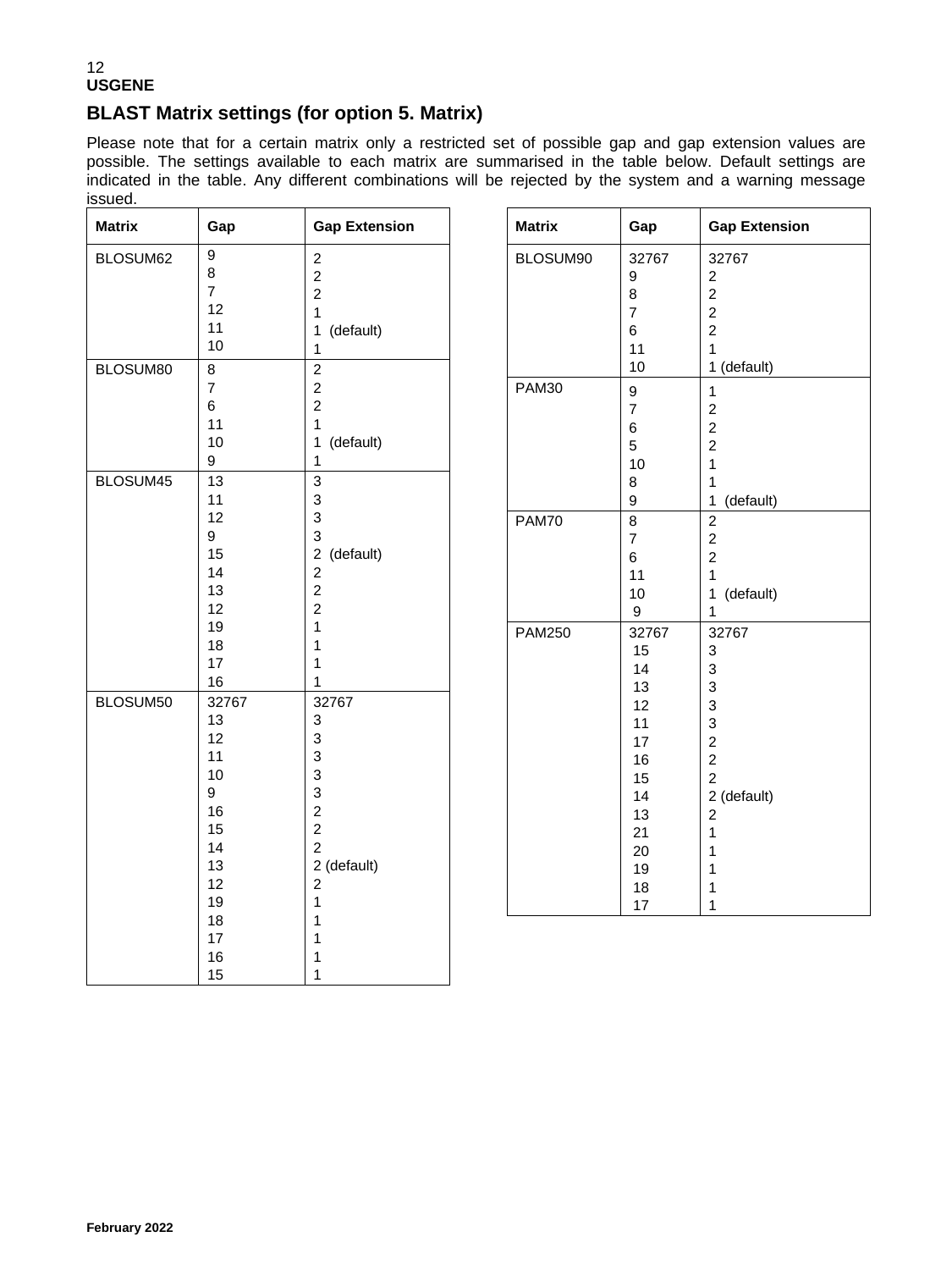## **Searching Sequence Data with the GETSEQ RUN Package**

The GETSEQ run package is a tool to search the USGENE database for a direct sequence code match of peptide and nucleic acid sequences. This method is ideal for short and/or highly conserved sequence queries where similarity (homology) searching is not required.

Nucleotide and protein sequences can be subjected to a GETSEQ search as a query entered directly on the command line using RUN GETSEQ or the query may be created with the QUERY command, and subsequently searched through the GETSEQ run package specifying the query L-number (e.g., RUN GETSEQ L1, if L1 represents the sequence query).

```
=> RUN GETSEQ MCLHFLVLVICIL/SQSP
RUN GETSEQ AT 08:57:25 ON 2021-10-11
COPYRIGHT (C) 2021 FIZ KARLSRUHE on STN
GetSeq motif search by FIZ Karlsruhe; Version: 1.0.0
Query time: 115<br>L13 RUN STATEMENT CREA
L13 RUN STATEMENT CREATED<br>L13 30 MCLHFLVLVIC
              30 MCLHFLVLVICIL/SOSP
```
Long sequences may be uploaded via the "Structures" page; see details [here.](https://www.stn.org/help/stnext/#t=Building_the_Query%2FUsing_Biosequences%2FUsing_Biosequences_for_Queries.htm) The L-number may also derive from a previous sequence search in another STN database with bio sequence search capabilities, e.g., the CAS REGISTRYSM file.

Any L-numbered sequence answer set from RUN GETSEQ may be combined with any search field in the USGENE file, for example => S L1 AND ARTIFICIAL SEQUENCE/ORGN where L1 represents the answer set from a RUN GETSEQ operation.

Hits of the retrieved sequence can be displayed in context of the whole sequences as text with the display format ALIGN or as an image with ALIGNG.

=> D ALIGN

L8 ANSWER 1 OF 28 USGENE COPYRIGHT 2022 SEQUENCEBASE CORP on STN.

#### ALIGN

```
 Sequence Length: 43;
 Hits at: 1-11
```
1 MFTIRSRMCL HFLVLVICIL RECESVCVCV CVCVCLWHLG RVV

========== =

The HIT display format contains only the part of the hit sequence with the matching residues which are highlighted with double underlining. In addition, the information HITS AT: gives the residue number of the start and end point of the matching part of the hit sequence.

```
= D HIT<br>L5 AN
        L5 ANSWER 1 OF 28 USGENE COPYRIGHT 2022 SEQUENCEBASE CORP on STN. 
SEQ
             MFTIRSRMCLH 
             =========
```
Hits at: 1-11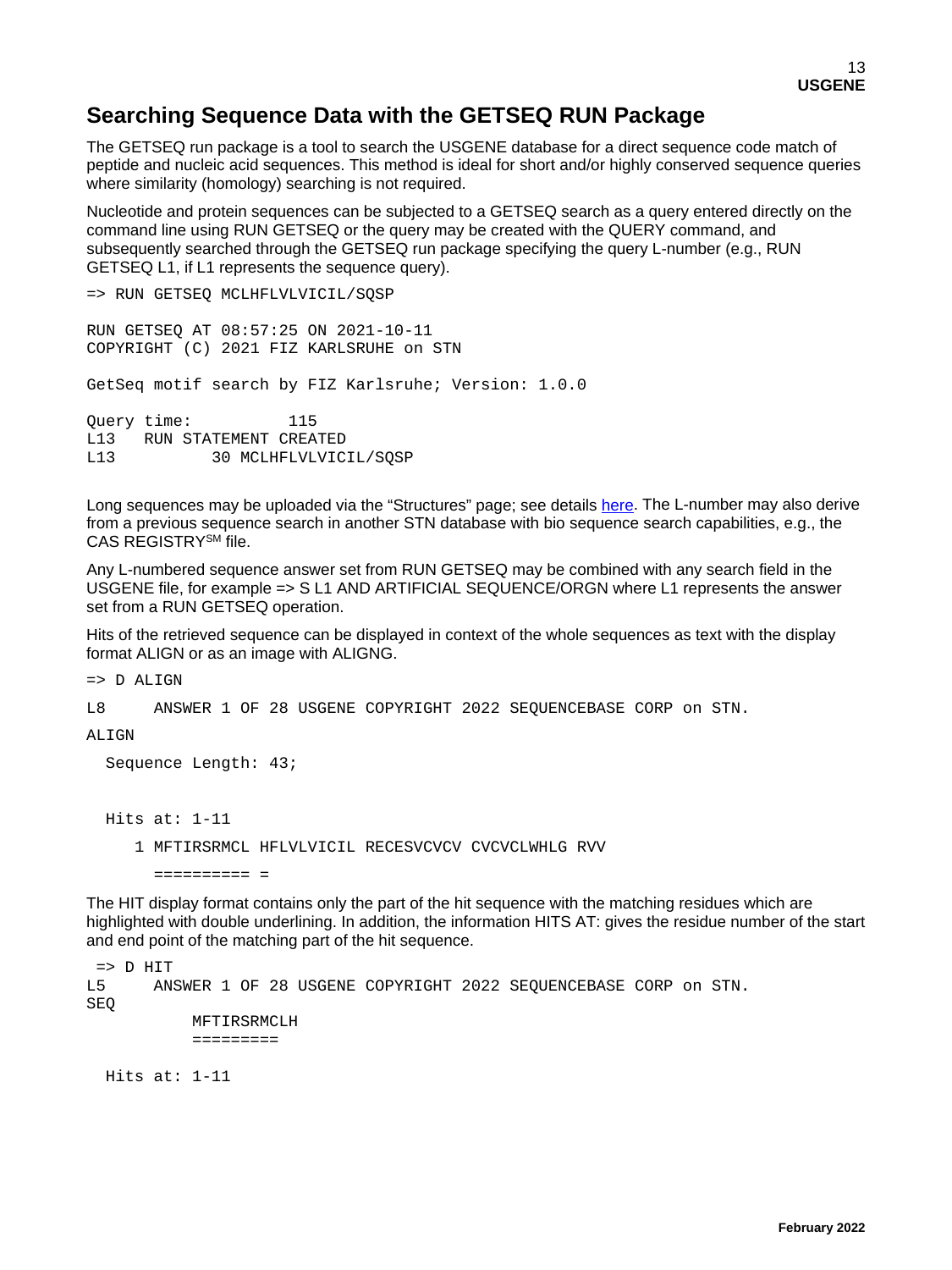## **Sequence Search Terms**

Amino acid and nucleic acid sequences may be searched with the one-letter code, amino acids also with the three-letter codes for common amino acids. Enter HELP AAC for a table of the one- and three-letter codes of the common amino acids and HELP NUC for a table of the codes for nucleic acids.

Uncommon amino acids are represented in the sequence by an 'X' (or 'Xaa'). In the upcoming standard ST.26 X will be used also as an unspecified amino acid. If you want to search specifically for an 'X' in the sequence, it have to be placed in square brackets, e.g. =>RUN GETSEQ TF[X]C[X]T/SQSP

| Terms                                             | <b>Search Examples</b>                          |
|---------------------------------------------------|-------------------------------------------------|
| One-letter codes for common amino acids           | LAGLL/SQSP                                      |
| Three-letter codes for common amino acids         | 'HIS-LEU-TYR-LEU-GLN-TYR-ILE-ARG-LYS-LEU'/SQSFP |
| Enclose strings of codes in single quotes and use | 'HIS-LEU-TYR-LEU-GLN-TYR-ILE-ARG-LYS-LEU' /SQEP |
| dashes to separate codes in strings.              | ATGAAN/SQEN                                     |
| One-letter codes for nucleic acids                | CATCTGTATT/SQSN                                 |

## **Types of Sequence Searches**

In the GETSEQ run package four options are available for searching polypeptide sequences using amino acid codes and two options for searching nucleic acid sequences.

Sequence data for nucleic acid and protein sequences are displayed in the SEQ field with one-letter codes and the SEQ3 field with three-letter codes for proteins only.

| <b>Type</b>                       | <b>Definition</b>                                                                                                                         | <b>Search</b><br>Code | <b>Query Examples</b>                                    |
|-----------------------------------|-------------------------------------------------------------------------------------------------------------------------------------------|-----------------------|----------------------------------------------------------|
| Sequence Exact<br>Protein         | Search for sequences that match the<br>query.                                                                                             | /SQEP                 | GAPGEK/SQEP<br>'ASP-HIS-ALA-ILE-HIS' /SQEP               |
| Sequence Exact<br>Family, Protein | Search for sequences that match the<br>query and those in which family-<br>equivalent substitution of the query amino<br>acids occur.     | /SQEFP                | YGGFL/SQEFP<br>'TYR-GLY-GLY-PHE-LEU'/SQEFP               |
| Subsequence,<br>Protein           | Search for exact answers plus<br>sequences in which the query sequence<br>is embedded.                                                    | /SQSP                 | LAGLL/SQSP<br>'ASP-HIS-ALA'/SQSP                         |
| Subsequence<br>Family,<br>Protein | Search for exact sequences,<br>subsequences, and answers in which<br>family-equivalent substitution of the query<br>amino acids occurs.   | /SQSFP                | ATCXAWV/SQSFP<br>'THR-ASP-SER-GLU-SER-SER-HIS'<br>/SQSFP |
| Sequence Exact,<br>Nucleic Acid   | Search for sequences that match the<br>query. Ambiguity codes for nucleic acids<br>are allowed.                                           | /SQEN                 | ATGAAN/SQEN                                              |
| Subsequence,<br>Nucleic Acid      | Search for exact answers, plus<br>sequences in which the query sequence<br>is embedded. Ambiguity codes for nucleic<br>acids are allowed. | /SQSN                 | TGGAGAAGGC/SQSN                                          |

The families of amino acid equivalents retrieved in the polypeptide family searches SQEFP and SQSFP are:

| P, A, G, S, T    | (neutral, weakly hydrophobic) |
|------------------|-------------------------------|
| Q, N, E, D, B, Z | (hydrophilic, acid amine)     |
| H, K, R          | (hydrophilic, basic)          |
| F, Y, W          | (hydrophobic, aromatic)       |
| L, I, V, M       | (hydrophobic)                 |
| C.               | (cross-link forming)          |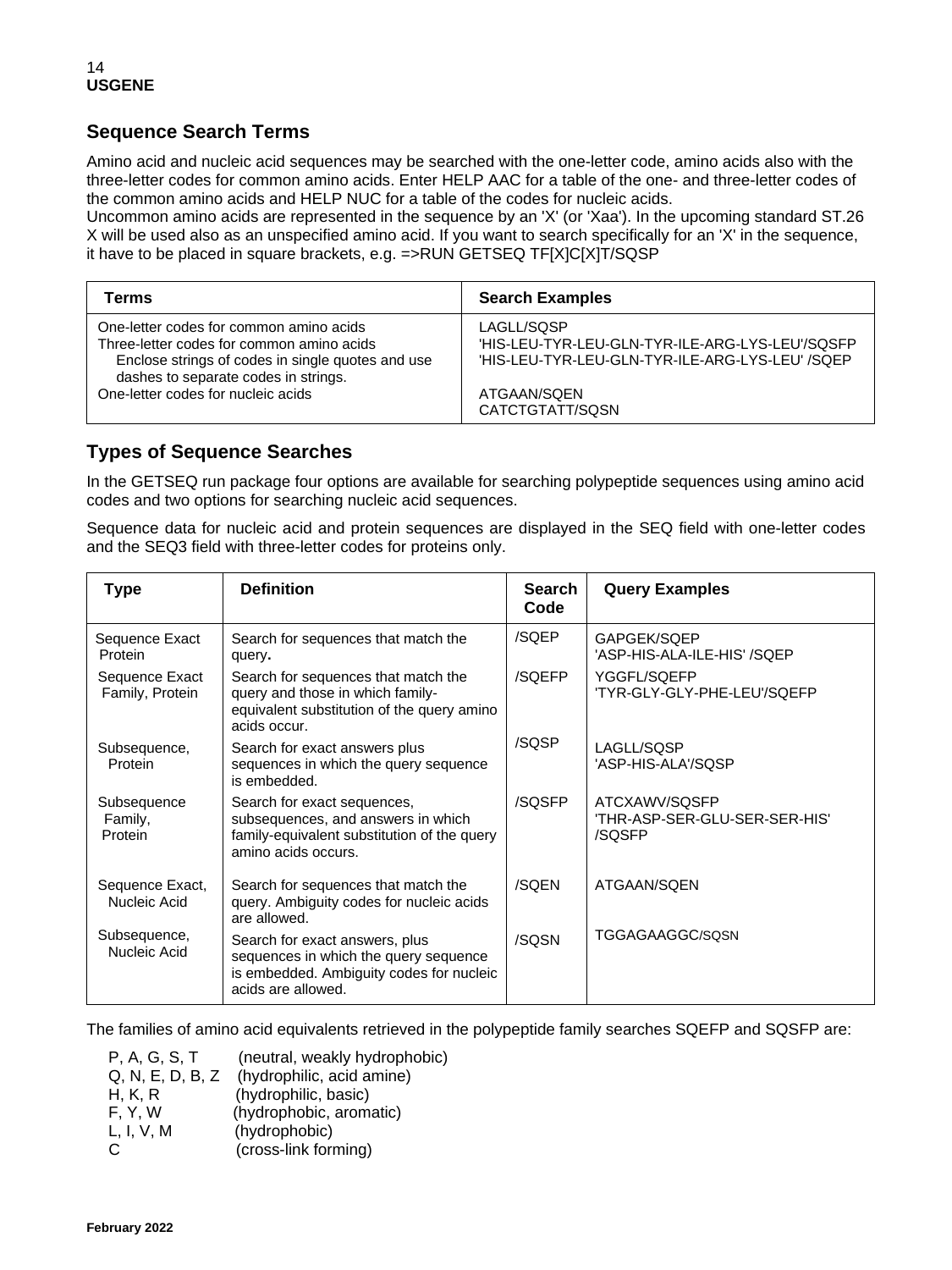## **Variability Symbols for Sequence Code Match Searches**

Variability symbols are allowed in all GETSEQ search options. For more information on specifying variability in sequence code match queries, enter HELP SQQ.

| Symbol(s)                                        | <b>Function</b>                                           | <b>Query Examples</b>                                                |
|--------------------------------------------------|-----------------------------------------------------------|----------------------------------------------------------------------|
| $\begin{bmatrix} \end{bmatrix}$                  | to specify alternate residues                             | NGSLLAGAYAIST[LV]I/SQSP<br>LGP['VAL-LEU-LYS']/SQSP                   |
| $\left[ \begin{array}{c} -1 \end{array} \right]$ | to exclude a specific residue or alternate<br>residues    | LGP[-H]/SQSP<br>LGP[-'HIS']/SQSFP<br>LGP[-HL]/SQSP                   |
| ${m}$                                            | to repeat the preceding sequence m times                  | $(FL)$ {2}/SQSP<br>(CTGA){3}/SQSN<br>TAA(TAAA){2}/SQSN               |
| ${m,u}$ or ${m-u}$                               | to repeat the preceding sequence m to u<br>times          | GG(FL){1,2}/SQSP<br>$(CTGA){2,4}/SQSN$                               |
| ? or {0,1} or {0-1}                              | to repeat the preceding sequence<br>zero or one time      | FLRRI(RP)?K/SQSP<br>FLRRI(RP){0,1}K/SQSP<br>CATG(CGTA){0,1}GGAC/SQSN |
| * or $\{0,\}$ or $\{0-\}$                        | to repeat the preceding sequence zero or<br>more times    | KLK(WD){0,}N/SQSP<br>KLK(WD)*N/SQSP<br>CATAA(CTG){0,}TATT/SQSN       |
| + or $\{1, \}$ or $\{1-\}$                       | to repeat the preceding sequence<br>one or more times     | KLK(DLE){1,}/SQSP<br>KLK(DLE)+/SQSP<br>CATA(CTG){1,}TATT/SQSN        |
| $\wedge$ (Caret)                                 | search at the beginning or end of a<br>sequence           | AMCGIL/SOS<br>VCDS^/SQSP                                             |
|                                                  | specifies alternate residues                              | ACDS KLMP/SQSP                                                       |
| &                                                | to join together sequence expressions or<br>queries (L#s) |                                                                      |

## **SPECIFYING GAPS IN GETSEQ SEQUENCE QUERIES**

A gap may be specified in a sequence expression using the period (.) for one residue, the colon (:) for zero or one residue or the period (.) followed by an appropriate repeat expression. The following table summarizes all the options for specifying gaps in GETSEQ sequence searches**.**

| Symbol(s)                                 | <b>Function</b>               | <b>Query Examples</b>                                                          |
|-------------------------------------------|-------------------------------|--------------------------------------------------------------------------------|
|                                           | a gap of one residue          | SY.RPG/SQSP<br>SYRPG/SQSP<br>AAGTGC/SQSN                                       |
| .{m} or $[m.]$                            | a gap of m residues           | SY.{2}RPG/SQSP<br>SY[2.]RPG/SQSP                                               |
| {m-u} or .{m-u}}                          | a gap of m to u residues      | GFF.{2,10}LSS/SQSP<br>GFF.{2-10}LSS/SQSP<br>AAG.{2,5}TGC/SQSN                  |
| $:$ or $.$ ? or<br>$\{0,1\}$ or $\{0-1\}$ | a gap of zero or one residues | AGA:SRI/SOSFP<br>AGA.?SRI/SQSFP<br>AGA.{0,1}SRI/SQSFP<br>AGA.{0-1}SRI/SQSFP    |
| $\cdot$ or $\{0\}$ or $\{0\}$ .           | a gap of zero or more residue | HLC.*TYG/SQSP<br>HLC.{0,}TYG/SQSP<br>HLC.{0-}TYG/SQSP<br>AAGGCAGATG.*GCAA/SQSN |
| $+$ or $\{1, \}$ or $\{1 - \}$            | a gap of one or more residues | SY.+TH/SQSP<br>SY.{1,}TH/SQSP<br>SY.{1-}TH/SQSP<br>TCCTG.+GTGG/SQSN            |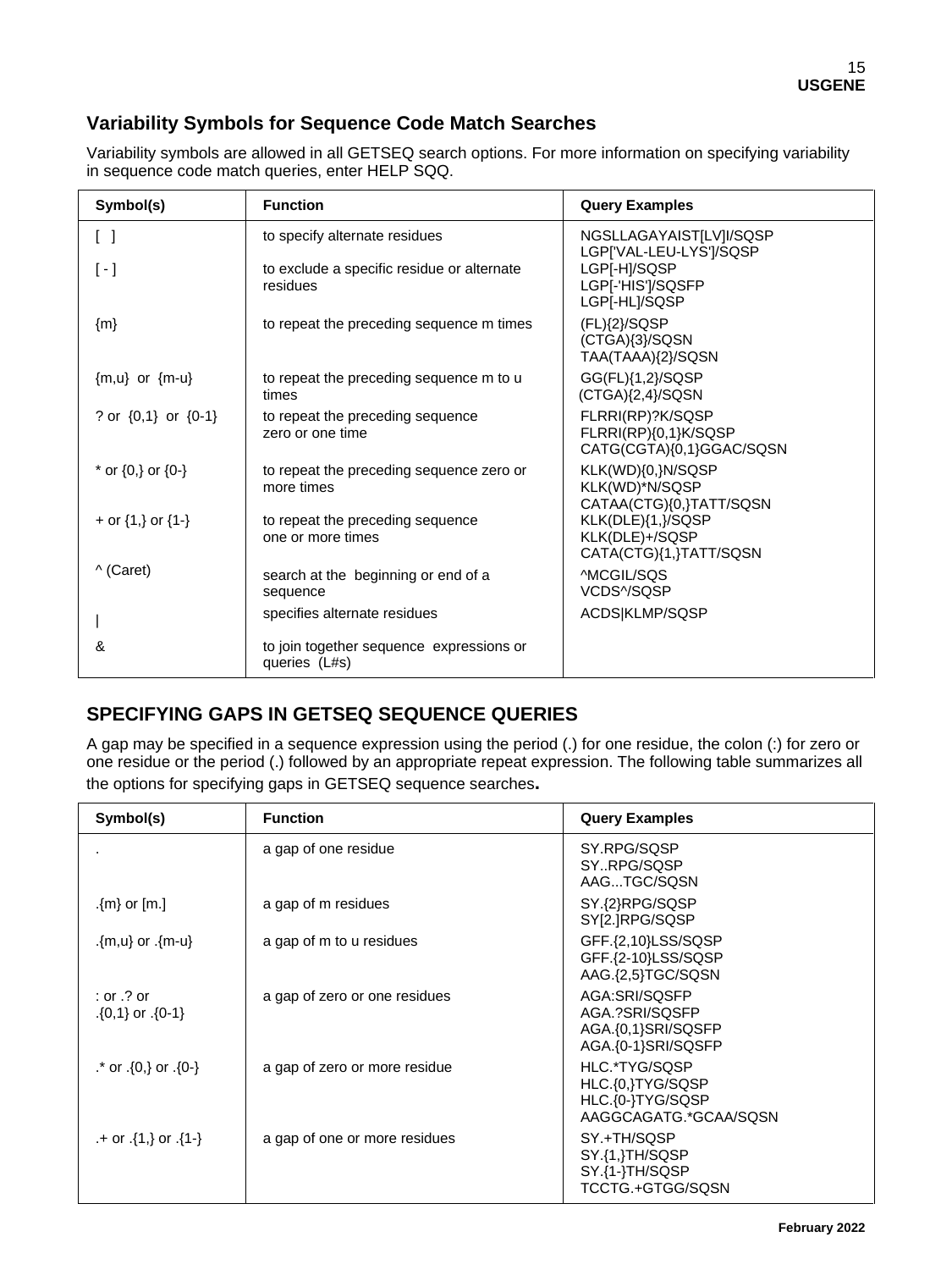## 16 **USGENE Sample Records**

### **DISPLAY IALL**

| $\mathsf{L1}$                      | ANSWER 1 OF 1 USGENE COPYRIGHT 2022 SEQUENCEBASE CORP on STN. |
|------------------------------------|---------------------------------------------------------------|
| ACCESSION NUMBER:                  |                                                               |
| ENTRY DATE:                        | 20211224                                                      |
| UPDATE DATE:                       | 20211224                                                      |
| DATA ENTRY DATE:                   | 20210904                                                      |
| TITLE:                             | Method of finding structural variants for identifying         |
|                                    | and differentiating species, strains and cells in             |
|                                    | normal and pathological conditions                            |
| INVENTOR(S):                       | Huang Xiaoqiu, Ames, IA                                       |
|                                    | PATENT APPLICANT(S): NO ASSIGNEE AT PUBLICATION               |
| DOCUMENT TYPE:                     | Patent                                                        |
| PATENT INFORMATION: US 20210272652 | A1                                                            |
| PATENT INFO. TYPE:                 | USA1 FIRST PUBLISHED PATENT APPLICATION [FROM 2001            |
|                                    | ONWARDS <sub>1</sub>                                          |
| APPLICATION INFO.:                 | US 2020-16805783<br>20200301                                  |
| PRIORITY INFO.:                    | US 2020-16805783<br>20200301                                  |
| FILE SEGMENT:                      | NUCLEIC; NS                                                   |
| MOLECULE TYPE:                     | DNA                                                           |
| PAT. SEQ. LOC:                     | SEO ID NO 4325                                                |
| DESCRIPTION:                       | Aspergillus thermomutatus DNA; 236; sequence 4325 of<br>84193 |
| SEOUENCE SOURCE:                   | NUCLEIC; PSIPS; APPLICATION                                   |
| ORGANISM:                          | Aspergillus thermomutatus                                     |
|                                    |                                                               |

ABSTRACT:

Large whole-genome datasets of short reads from species and strains in normal and pathological conditions are processed to find species-, strain- and condition-specific structural variants along with their estimated genome-wide copy numbers. These structural variants provide huge pools of genetic targets with molecular approaches to accurate & fast detection and identification of eukaryotic pathogens such as fungal pathogens and to precise diagnosis and accurate assessment of clinical conditions such as cancer, dementia, Parkinson's disease, Asperger's syndrome.

#### CLAIMS:

1. A method of finding structural variants for identifying and differentiating species, strains and cells in normal and pathological conditions, comprising: (a) a data storage element storing two or more whole-genome datasets of sequence reads with no genomic location information, where the datasets come from different species or strains, or from cells in normal and pathological conditions; and(b) a processing element associated with the storage element and configured to:i.

…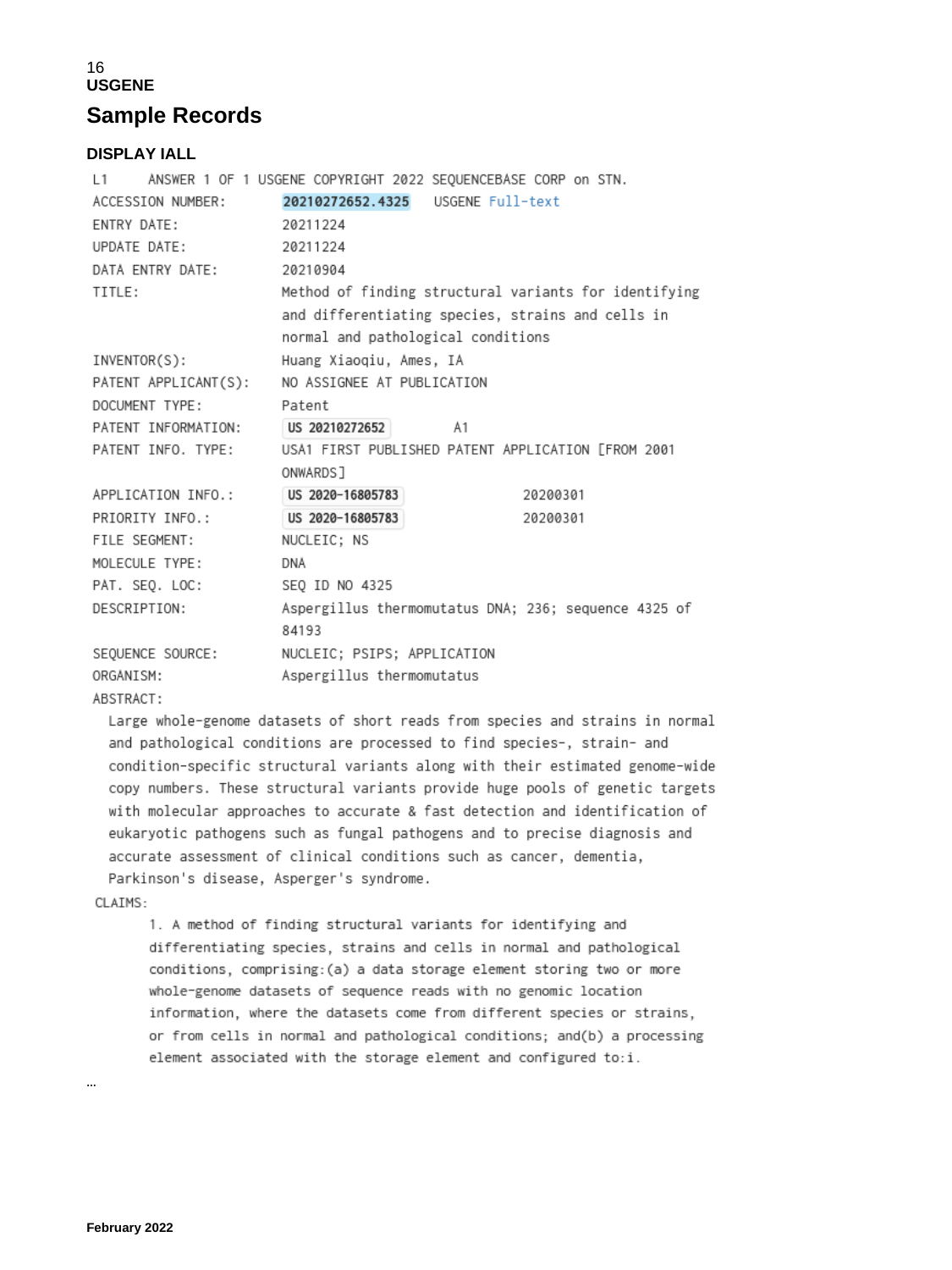```
8. The method of claim 1, wherein the datasets come from human cells in
       normal and pathological conditions.
       9. The method of claim 1, wherein the datasets come from animal cells in
       normal and pathological conditions.
SEQUENCE COUNT:
                       84193
SEQUENCE NUMBER:
                       73765
                        120
SEQUENCE LENGTH:
                        cca62a890bb34eb456b746ba4090fd0e0ec0ba31ba4e463d849a8b7
SEQUENCE KEY:
       80ba1bc0b
```
SEQUENCE:

| 1 aacccaaaaa ggcataatta aactttactt cctctctttc ttcttcccac  |  |  |
|-----------------------------------------------------------|--|--|
| 51 tcatcctaac cctactccta atcacataac ctattccccc gagcaatctc |  |  |
| 101 aattacaata tatacaccaa                                 |  |  |

**NA** 

| Code   | Count | Percent |
|--------|-------|---------|
| А      | 40    | 33.3    |
| С      | 41    | 34.2    |
| G      | 4     | 3.3     |
| U      | 0     | 0.0     |
| Τ      | 35    | 29.2    |
| В      | 0     | 0.0     |
| D      | 0     | 0.0     |
| Η      | 0     | 0.0     |
| Ι      | 0     | 0.0     |
| Κ      | 0     | 0.0     |
| M      | 0     | 0.0     |
| R      | 0     | 0.0     |
| S      | 0     | 0.0     |
| ٧      | 0     | 0.0     |
| W      | 0     | 0.0     |
| χ      | 0     | 0.0     |
| Others | 0     | 0.0     |

#### FEATURE TABLE:

Key |Location ============+======== USGENE  $\overline{\phantom{a}}$ PSIPS  $\overline{\phantom{a}}$ misc\_feature|

## **DISPLAY TRIAL**

| L1  | ANSWER 1 OF 380 USGENE COPYRIGHT 2022 SEQUENCEBASE CORP on STN.       |
|-----|-----------------------------------------------------------------------|
| TI  | STRAIN OF SERRATIA LIQUEFACIENS AND A METHOD OF PRODUCING HELIOTROPIN |
|     | WITH THE SAME STRAIN                                                  |
| MTY | <b>DNA</b>                                                            |
|     | DESC Artificial DNA; Synthesized; sequence 2 of 2                     |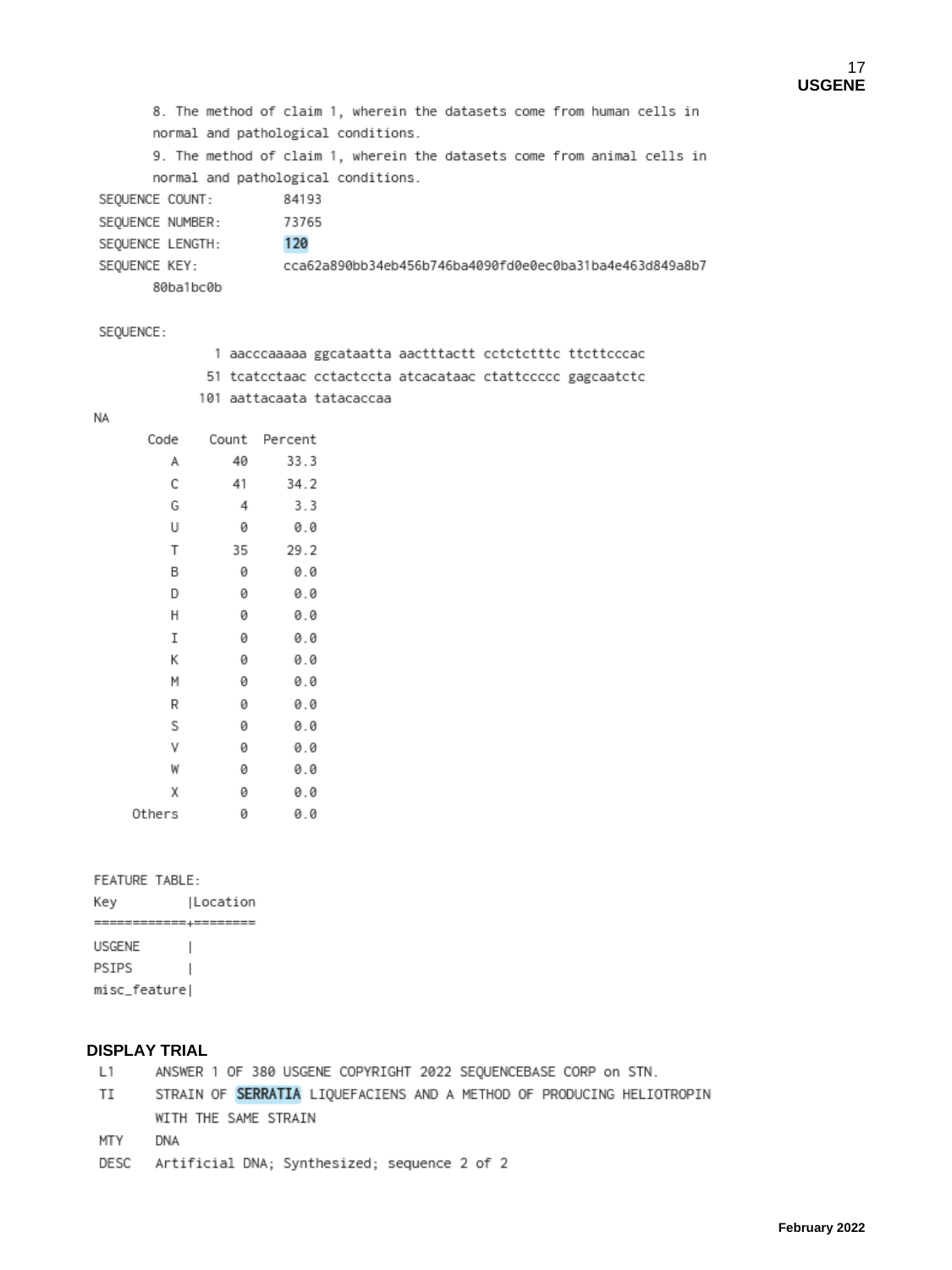## 18 **USGENE DISPLAY SQIDE**

 $L2$ ANSWER 1 OF 177 USGENE COPYRIGHT 2022 SEQUENCEBASE CORP on STN. AN 10920202.4 USGENE ED 20211224 UP 20211224 DED 20210218 protein MTY ORGN Artificial Sequence SEQC 12 SEQN  $\overline{4}$ d94a209eb0c6c088ad4d4a722bb5f9b6ea4d982dea1564a57cd1c153a2327395 SEQK

### SEQ

1 mrfnnkmlal aallfaaqas adtlesidnc avgcptggss nvsivrhayt 51 lnnnsttkfa nwvayhitkd tpasgktrnw ktdpalnpad tlapadytga 101 naalkvdrgh qaplaslagv sdweslnyls nitpqksdln qgawadledq 151 erklidradi ssvytvtgpl yerdmgklpg tqkahtipsa ywkvifinns 201 pavnhyaafl fdqntpkgad fcqfrvtvde iekrtgliiw aglpddvqas 251 lkskpgvlpe lmgckn

AA

|        | Code           | Count         | Percent           |                                                           |  |
|--------|----------------|---------------|-------------------|-----------------------------------------------------------|--|
|        | А              | 33            | 12.4              |                                                           |  |
|        | В              | 0             | 0.0               |                                                           |  |
|        | С              | 4             | 1.5               |                                                           |  |
|        | D              | 19            | 7.1               |                                                           |  |
|        | E              | 8             | 3.0               |                                                           |  |
|        | F              | 8             | 3.0               |                                                           |  |
|        | G              | 16            | 6.0               |                                                           |  |
|        | Η              | 5             | 1.9               |                                                           |  |
|        | Ι              | 12            | 4.5               |                                                           |  |
|        | J              | 0             | 0.0               |                                                           |  |
|        | Κ              | 16            | 6.0               |                                                           |  |
|        | L              | 24            | 9.0               |                                                           |  |
|        | М              | 4             | 1.5               |                                                           |  |
|        | Ν              | 19            | 7.1               |                                                           |  |
|        | 0              | 0             | 0.0               |                                                           |  |
|        | P              | 15            | 5.6               |                                                           |  |
|        | 0              | 9             | 3.4               |                                                           |  |
|        | R              | 9             | 3.4               |                                                           |  |
|        | S              | 18            | 6.8               |                                                           |  |
|        | Т              | 19            | 7.1               |                                                           |  |
|        | U              | 0             | 0.0               |                                                           |  |
|        | ٧              | 14            | 5.3               |                                                           |  |
|        | W              | 6             | 2.3               |                                                           |  |
|        | Υ              | 8             | 3.0               |                                                           |  |
|        | Z              | 0             | 0.0               |                                                           |  |
|        | Others         | 0             | 0.0               |                                                           |  |
|        | FEATURE TABLE: |               |                   |                                                           |  |
| Key    |                | Location      |                   |                                                           |  |
| USGENE |                | ======+====== |                   | 1266   http://www.sequencebase.com/usgene.php?d           |  |
|        | I              |               | $ -10920202.4$    |                                                           |  |
|        |                |               |                   | other_info 1266  Description of Artificial Sequence Synth |  |
|        |                |               | etic polypeptide  |                                                           |  |
|        |                |               | [\\4501-00\3] 266 |                                                           |  |